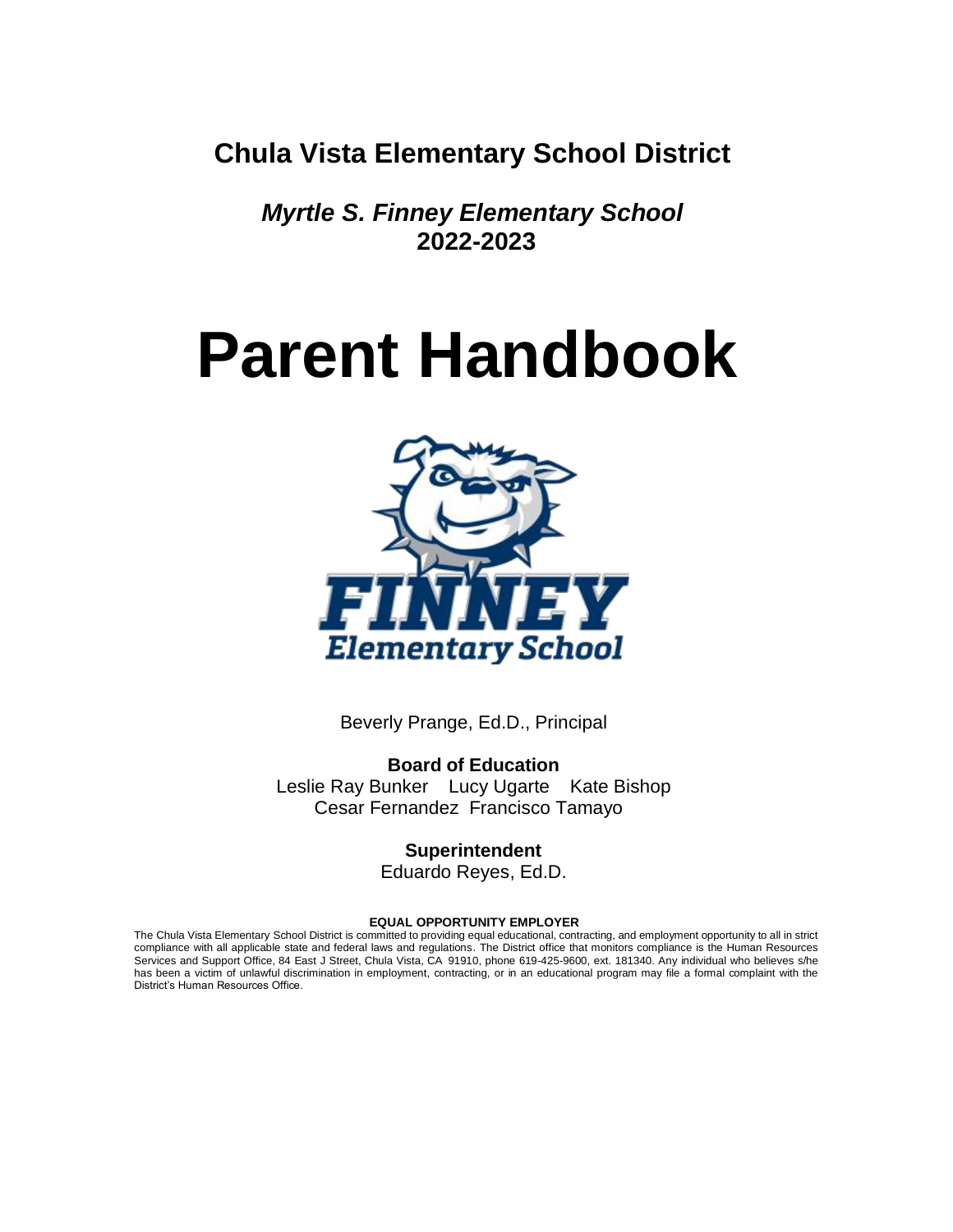#### FINNEY ELEMENTARY SCHOOL PARENT HANDBOOK

# **Table of Contents**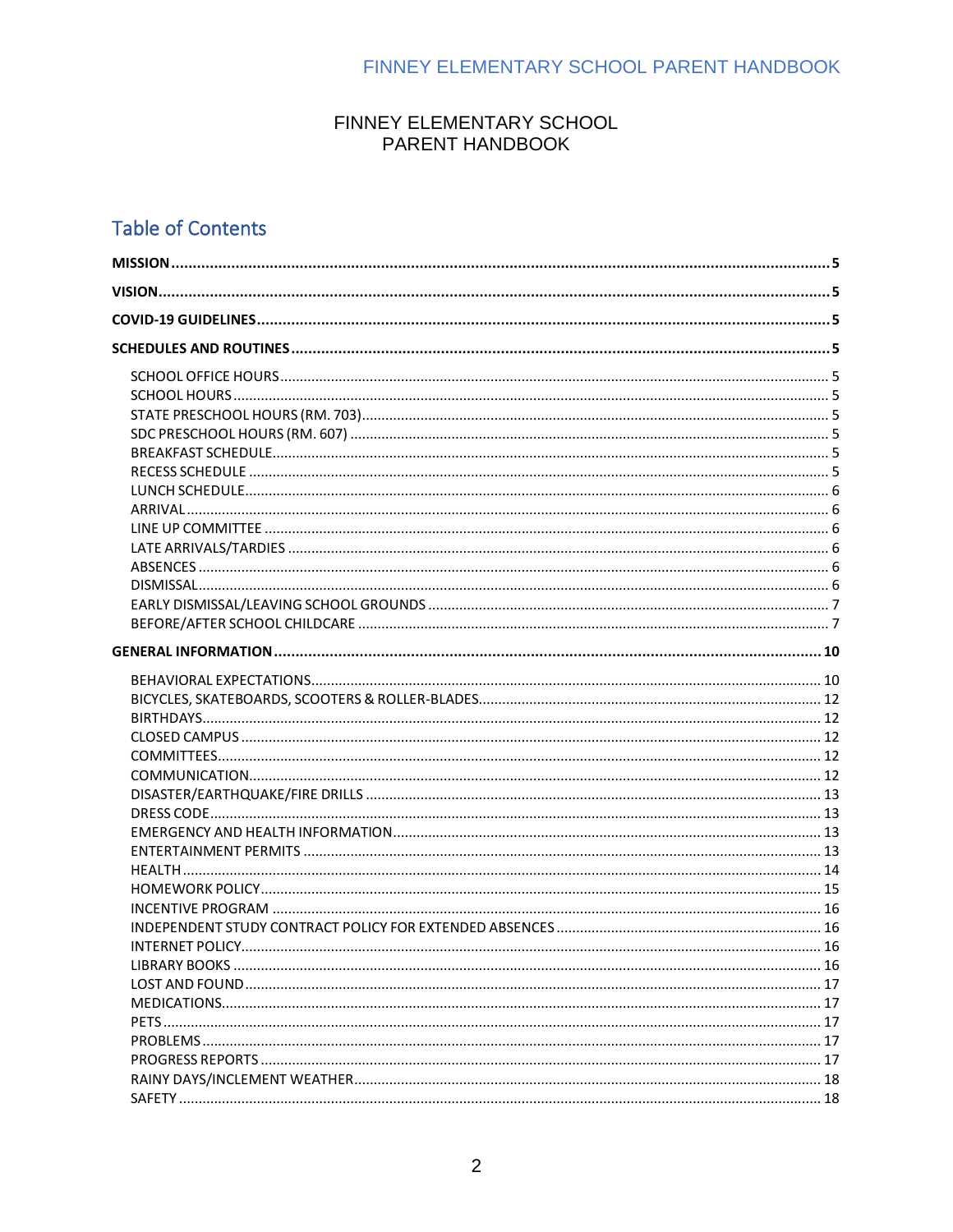# FINNEY ELEMENTARY SCHOOL PARENT HANDBOOK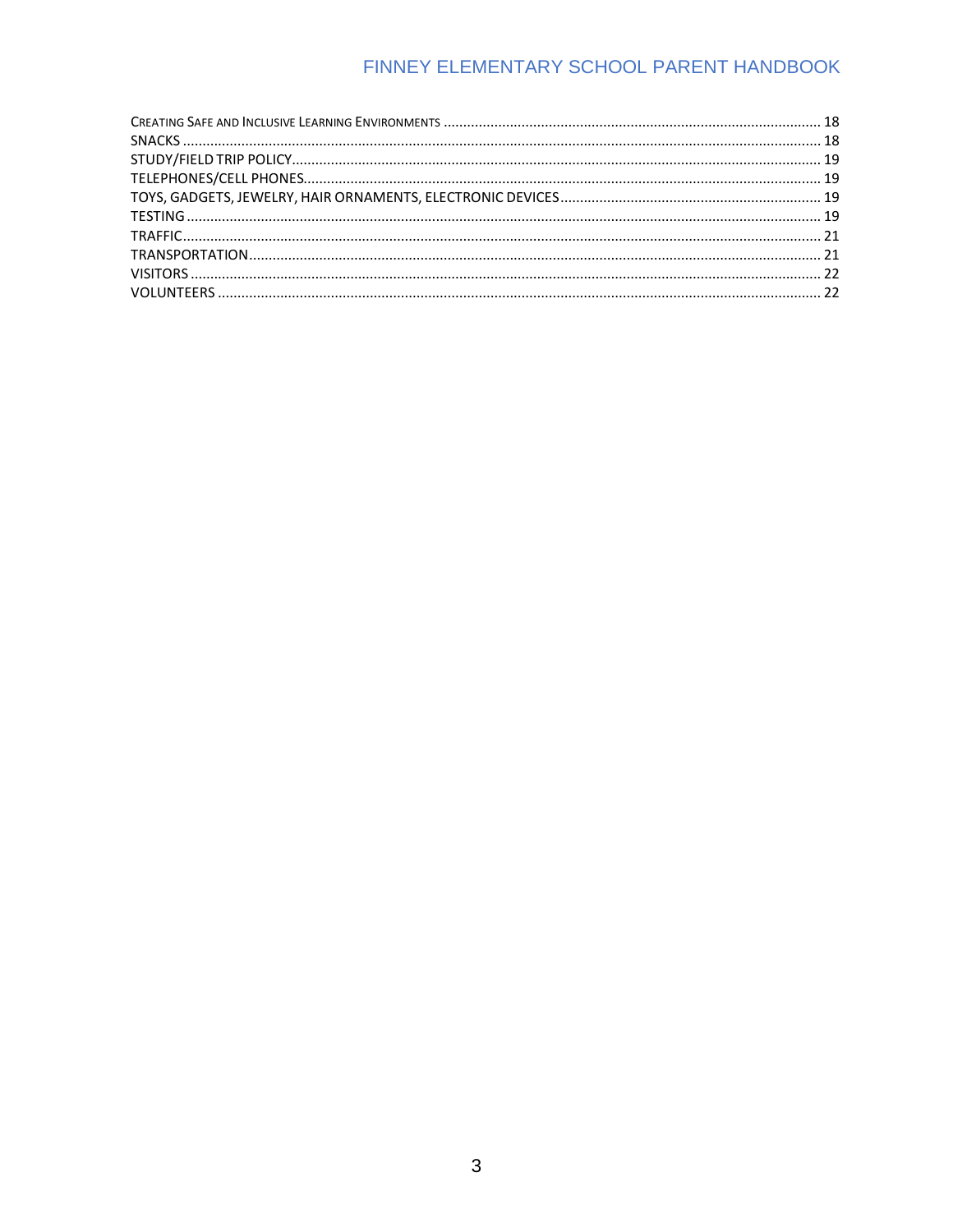Dear Finney Families,

As children's first and most impactful teachers, parents have the power to instill in children the value of education. Some of the best ways to do this are making sure your child arrives each day on time and ready to learn, helping them with their homework, and talking to them about ideas and topics they are studying in school. You are strongly encouraged to read to and with your children, regardless of their age; this is one of the best ways to foster a love of reading while building essential literacy skills.

Please read through this parent handbook as it contains important information about our school. [Click here for the CVESD annual](https://chulavista.ss12.sharpschool.com/cms/One.aspx?portalId=412034&pageId=934725) parent notification. [Please also refer to the CVESD](http://www.cvesd.org/board_of_education/board_policies_and_bylaws)  [website for a complete listing of all Board Policies.](http://www.cvesd.org/board_of_education/board_policies_and_bylaws) These forms were part of the online registration process in PowerSchool. If you have questions, feel free to contact our school office at 619-690-1334.

We look forward to working with your children during the 2022-2023 school year. We are here to support each child in his or her educational journey, and we promise to take special care of each one of them. I know this school year will be fun, enriching, and inspiring.

Respectfully,

range

Beverly Prange, Ed.D. Principal [beverly.prange@cvesd.org](mailto:beverly.prange@cvesd.org)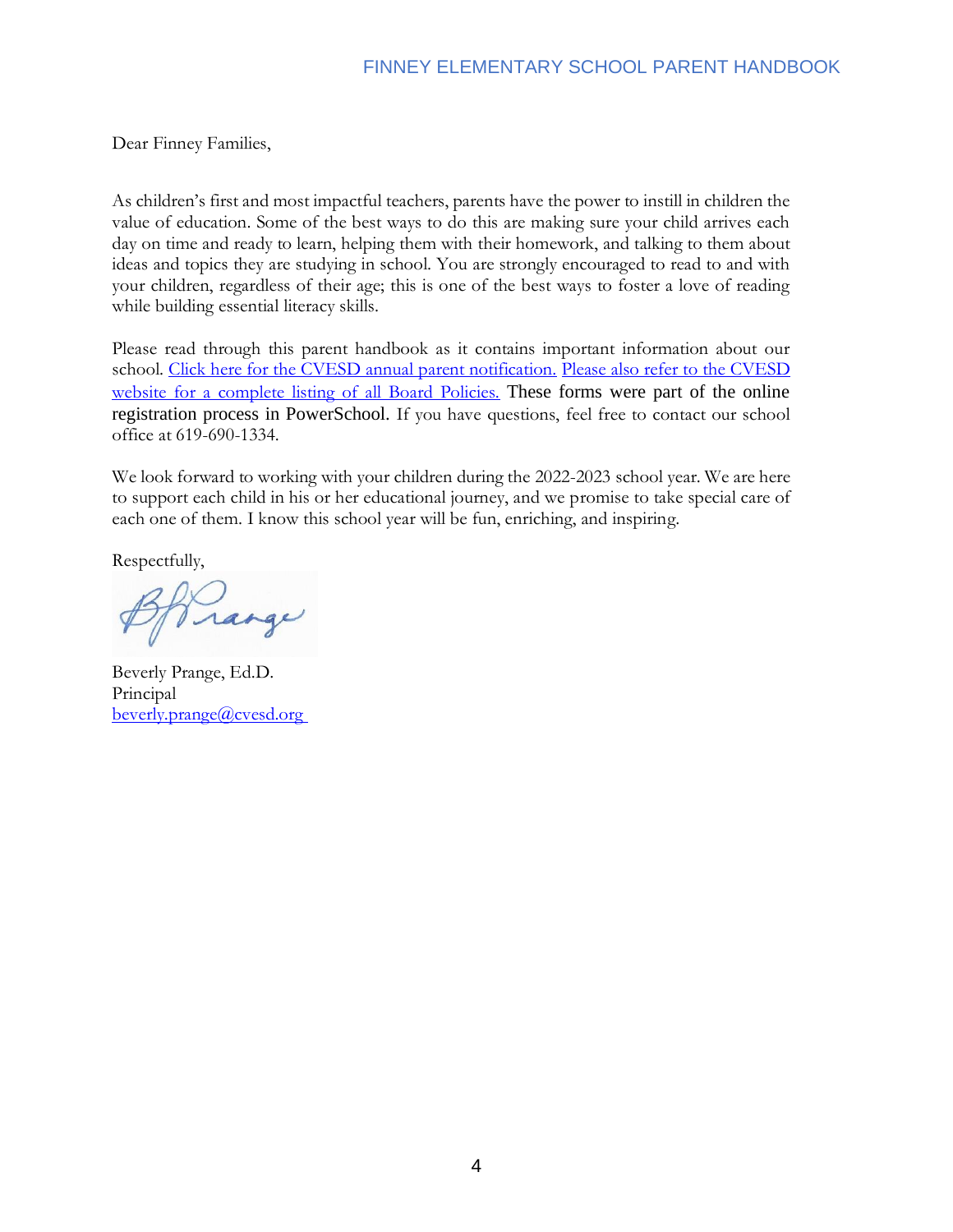## <span id="page-4-0"></span>**MISSION**

Our mission at Finney School is to nurture and teach students so that they will become confident, critical thinkers with a deep sense of responsibility to self and to the community. By creating a safe learning environment, our students will engage in rigorous academic work and learn to effectively communicate, develop technological skills to keep up with the rapid changes of today's world and instill in them an appreciation for diversity by promoting positive interactions between all students and encourage them to pursue their lifelong dreams.

# <span id="page-4-1"></span>**VISION**

We nurture every child in an inclusive community school that focuses on pioneering creativity, empowering independence, and maximizing every child's potential.

# <span id="page-4-2"></span>**COVID-19 GUIDELINES**

Parents are asked to screen for Covid-19 symptoms prior to bringing students to school each day. Possible symptoms include fever, chills, cough, shortness of breath or difficulty breathing, fatigue, muscle or body aches, headache, new loss of taste or smell, sore throat, congestion or runny nose, nausea or vomiting, and/or diarrhea.

# <span id="page-4-3"></span>**SCHEDULES AND ROUTINES**

#### <span id="page-4-4"></span>**SCHOOL OFFICE HOURS**

7:30-4:00

#### <span id="page-4-5"></span>**SCHOOL HOURS**

|                        | Kindergarten  | $1st$ & $2nd$ Grade | 13 <sup>rd</sup> -6 <sup>th</sup> Grade |
|------------------------|---------------|---------------------|-----------------------------------------|
| <b>Monday-Thursday</b> | $7:45 - 2:00$ | 7:45-2:10           | 7:45-2:15                               |
| <b>Fridays and</b>     | 7:45-12:45    | 7:45-12:55          | 7:45-1:00                               |
| <b>Minimum Days</b>    |               |                     |                                         |

#### <span id="page-4-6"></span>**STATE PRESCHOOL HOURS (RM. 703)**

AM CLASS: 7:45-10:45 PM CLASS: 11:45-2:45

#### <span id="page-4-7"></span>**SDC PRESCHOOL HOURS (RM. 607)**

Monday-Thursday Only AM CLASS: 7:45-10:45 PM CLASS: 11:30-2:30

#### <span id="page-4-8"></span>**BREAKFAST SCHEDULE**

7:15-7:40

#### <span id="page-4-9"></span>**RECESS SCHEDULE**

| Kindergarten           | $9:40-10:00$ |
|------------------------|--------------|
| $1st - 3rd$            | 10:00-10:20  |
| $4th$ -6 <sup>th</sup> | 10:25-10:45  |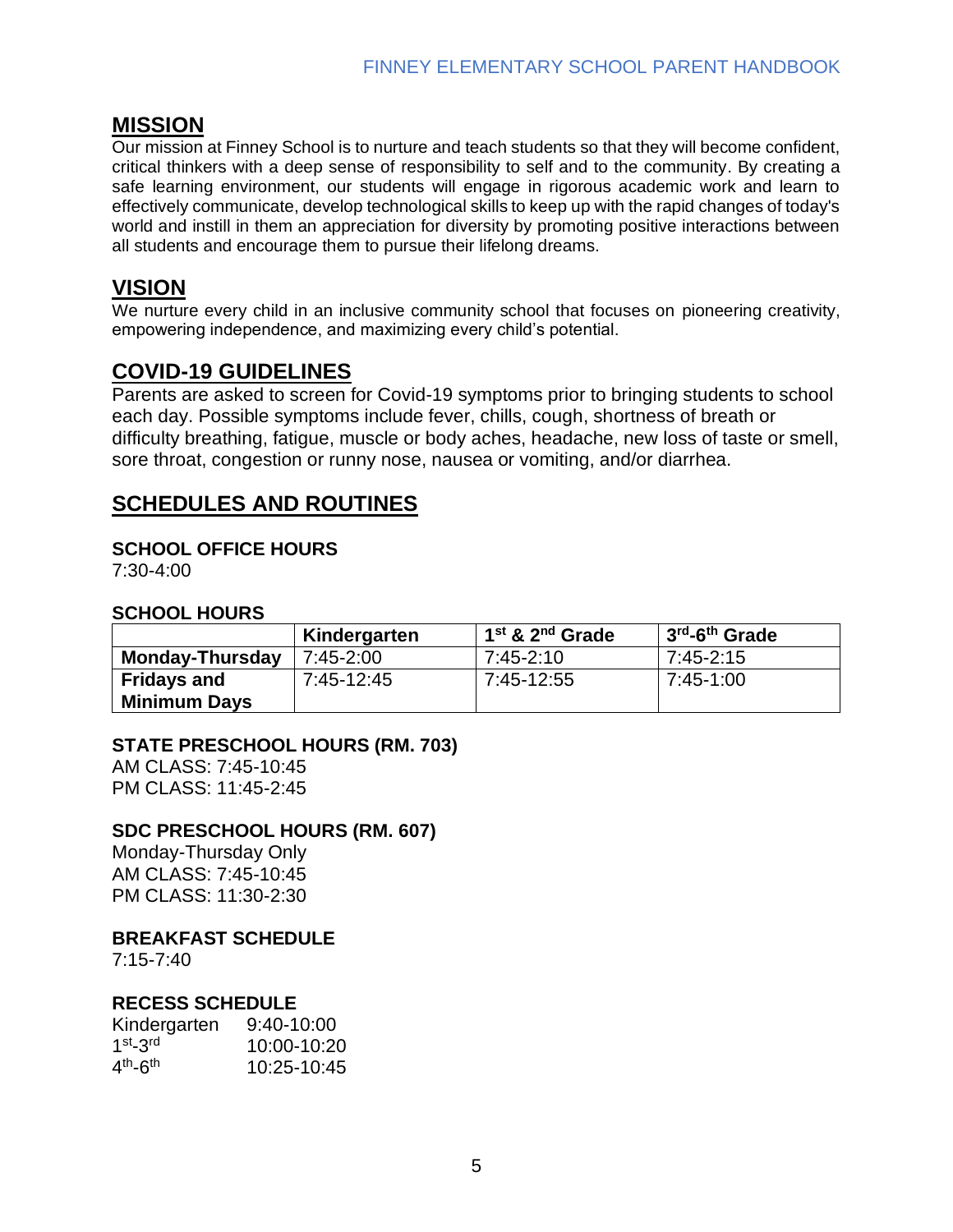#### <span id="page-5-0"></span>**LUNCH SCHEDULE** SDC & K | 11:15-12:00  $1<sup>st</sup>$  $11:30-12:15$  $2nd$ 11:35-12:20  $2rd$  $11:45-12:30$  $4<sup>th</sup>$ th 11:50-12:35  $5<sup>th</sup>$  $12:00-12:45$  $6<sup>th</sup>$ th 12:05-12:50

#### <span id="page-5-1"></span>**ARRIVAL**

School gates open at 7:15 AM every morning for breakfast. After breakfast, students are to walk to the blacktop and line up in their designated area. Any student who arrives after 7:45 is tardy and must go to the Health Office for a late slip.

#### <span id="page-5-2"></span>**LINE UP COMMITTEE**

The Line Up Committee is a student service organization responsible for evaluating classes on their lines in the morning.

#### <span id="page-5-3"></span>**LATE ARRIVALS/TARDIES**

Students who are late will need to report to the Health Office to get a tardy slip.

#### <span id="page-5-4"></span>**ABSENCES**

Email [finneyschool@cvesd.org](mailto:finneyschool@cvesd.org) or call the attendance Line: (619) 690-1334 option #2 - Please report all absences before 9:30 AM, if possible**.** You must email or call when your child will be absent from school. Messages must be specifically related to your child either being late or absent to school. Include your name, child's name, teacher's name, and reason for being late or absent to school.

Please plan medical appointments during school vacations or after school when possible. If your child is absent, it is important that you email or call the school Health/Attendance Office that day. If you failed to email/call the Health/Attendance Office, please send a note with your child on the day he/she returns to school. This note should include the date of absence and reason. Once a child has been tardy for 15 minutes or more 3 times, it is counted as an absence. Once a child has missed 10% of school days excused or unexcused, the child is considered chronically absent, and a School Attendance and Review Team meeting will be scheduled to discuss possible solutions. Children on Zone Transfers may lose the right to return to Finney Elementary School the next school year if attendance issues persist.

#### <span id="page-5-5"></span>**DISMISSAL**

Students are dismissed at 2:15 Monday through Thursday (2:00 for Kinder, 2:10 for 1<sup>st</sup>-2<sup>nd</sup>), and 1:00 on Fridays and minimum days (12:45 for Kinder, 12:55 for 1<sup>st</sup>-2<sup>nd</sup>). Students will be escorted by their teacher to the front of the school or to the STRETCH after school program. No child should be running around, swinging backpacks, or playing around once dismissed for the day.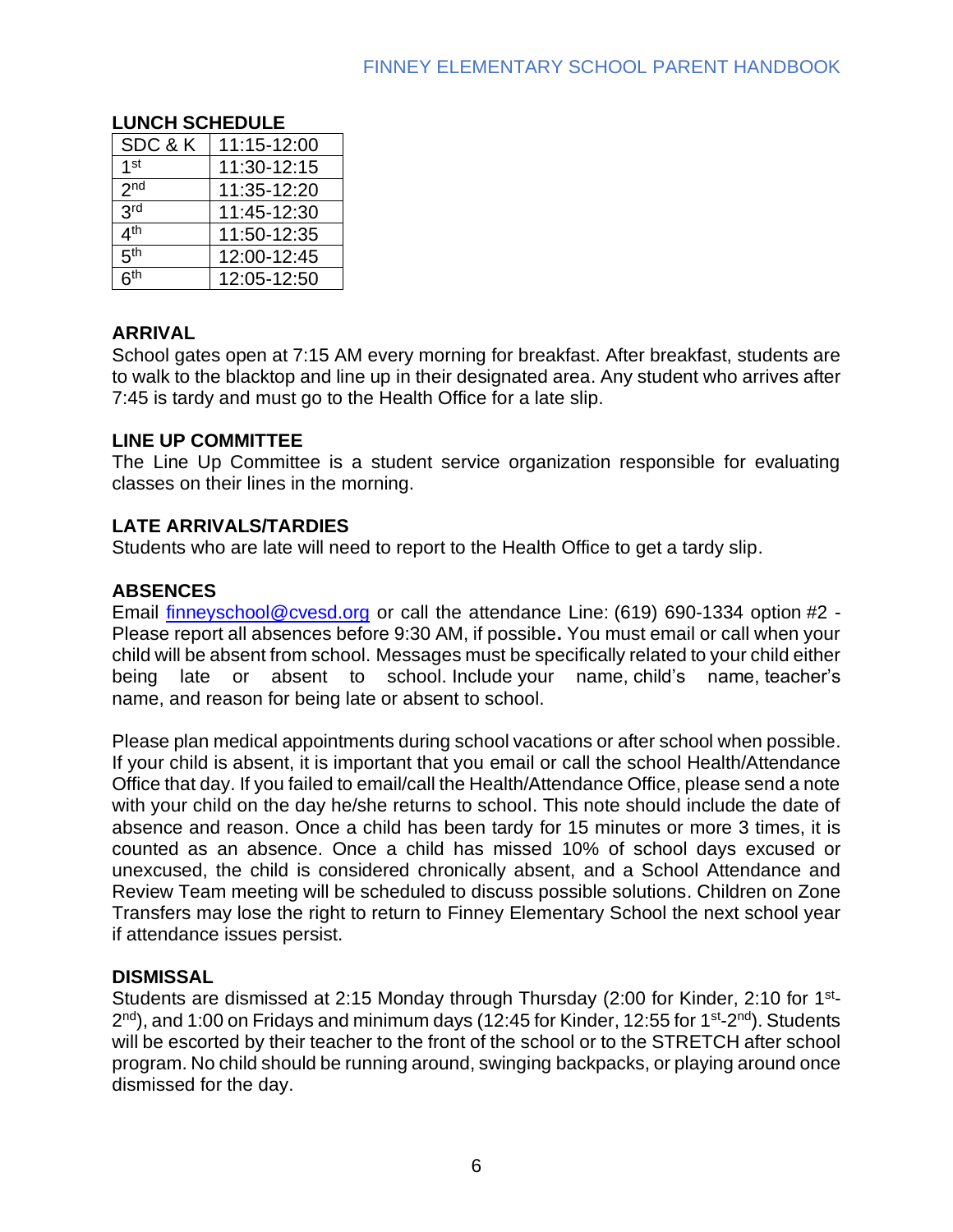#### <span id="page-6-0"></span>**EARLY DISMISSAL/LEAVING SCHOOL GROUNDS**

Students are not allowed to leave the school building and/or grounds with anyone other than their parent or guardian, or a designated adult who is listed on the student's emergency card. Students must be signed out in the office by the parent or designee prior to leaving the school grounds.

#### <span id="page-6-1"></span>**BEFORE/AFTER SCHOOL CHILDCARE**

The YMCA offers before and after school childcare through the STRETCH program. STRETCH is free. For information, please contact STRETCH at 619-787-7411 or [stretch](mailto:stretch-finney@ymcasd.org)[finney@ymcasd.org.](mailto:stretch-finney@ymcasd.org)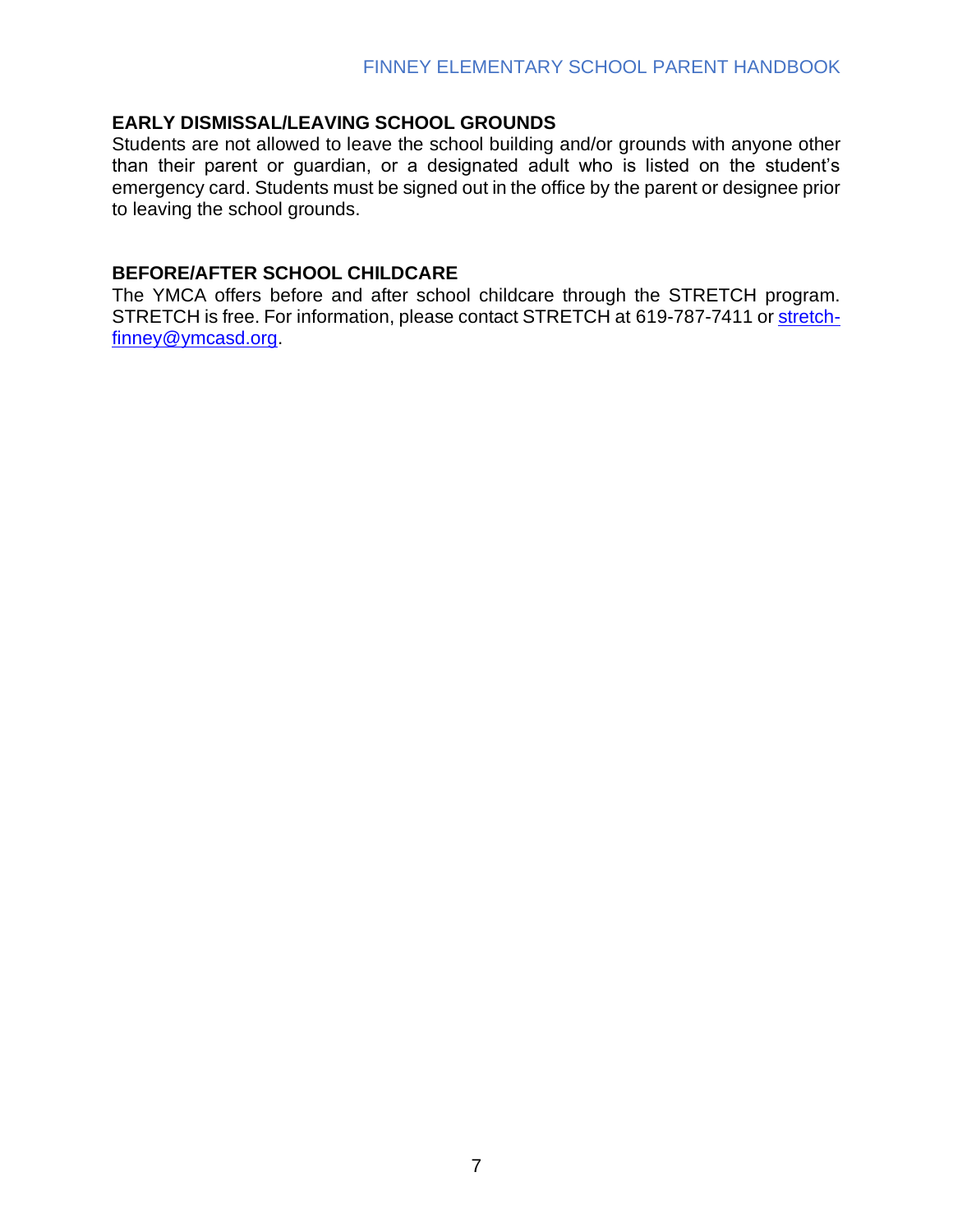|                                                                   |                                                                                                                           |                                                                             |                                |                                                | <b>CHULA VISTA ELEMENTARY SCHOOL DISTRICT</b><br>2022 - 23 SCHOOL YEAR-ROUND                                                                                                                                                                                                                 |                         |                                   |                            |                          |
|-------------------------------------------------------------------|---------------------------------------------------------------------------------------------------------------------------|-----------------------------------------------------------------------------|--------------------------------|------------------------------------------------|----------------------------------------------------------------------------------------------------------------------------------------------------------------------------------------------------------------------------------------------------------------------------------------------|-------------------------|-----------------------------------|----------------------------|--------------------------|
|                                                                   | <b>JULY 2022</b>                                                                                                          |                                                                             |                                |                                                |                                                                                                                                                                                                                                                                                              |                         | Days Worked<br>per month          |                            |                          |
| S<br>M<br>3<br>4<br>10<br>11<br>17<br>18<br>25<br>24<br>31        | т<br>W<br>5<br>6<br>12<br>13<br>20<br>19<br>26<br>27                                                                      | Т<br>F<br>1<br>8<br>7<br>15<br>14<br>21<br>22<br>28<br>29                   | S<br>2<br>9<br>16<br>23<br>30  | 7/1<br>7/4<br>7/6<br>7/15<br>7/18-7/19<br>7/20 | <b>Fiscal Year begins</b><br>Legal Holiday - Independence Day<br>First Day for 200-Day Employees<br>186-Day CNS II & III Employees Report<br><b>Teacher Preparation Days</b><br>Students Report to School - Minimum Day<br>End of first school month, $8$ days taught $+2$ teacher work days | 80 Days Classified<br>8 | 186 Days CNS II & III<br>11 10 18 | Staff<br>Days Cert.<br>185 | Days School Staff<br>200 |
| S<br>M<br>1<br>8<br>7<br>14<br>15<br>21<br>22<br>29<br>28         | <b>AUGUST 2022</b><br>т<br>W<br>$\overline{\mathbf{c}}$<br>3<br>$\overline{9}$<br>10<br>17<br>16<br>24<br>23<br>30<br>31  | F<br>т<br>$\overline{5}$<br>4<br>11<br>12<br>19<br>18<br>25<br>26           | S<br>6<br>13<br>20<br>27       |                                                | End of second school month, 23 days                                                                                                                                                                                                                                                          |                         | 23 23 23 23                       |                            |                          |
| S<br>M                                                            | <b>SEPTEMBER 2022</b><br>W<br>т                                                                                           | Т<br>F                                                                      | S                              |                                                |                                                                                                                                                                                                                                                                                              |                         |                                   |                            |                          |
| 5<br>4<br>12<br>11<br>18<br>19<br>25<br>26                        | 7<br>6<br>13<br>14<br>20<br>21<br>27<br>28                                                                                | $\overline{2}$<br>1<br>8<br>9<br>15<br>16<br>23<br>22<br>29<br>30           | 3<br>10<br>17<br>24            | 9/5<br>9/15-9/22<br>9/26-10/7                  | Legal Holiday - Labor Day<br>Parent/Teacher Conferences - Minimum Days<br><b>Fall Break</b><br>End of third school month, 16 days taught                                                                                                                                                     |                         | 16  16  16  16                    |                            |                          |
| S<br>M                                                            | <b>OCTOBER 2022</b>                                                                                                       |                                                                             |                                |                                                |                                                                                                                                                                                                                                                                                              |                         |                                   |                            |                          |
|                                                                   |                                                                                                                           |                                                                             |                                |                                                |                                                                                                                                                                                                                                                                                              |                         |                                   |                            |                          |
| 3<br>2<br>9<br>10<br>17<br>16<br>23<br>24                         | Τ<br>W<br>5<br>4<br>12<br>11<br>19<br>18<br>25<br>26                                                                      | F<br>Т<br>6<br>$\mathcal{I}$<br>13<br>14<br>21<br>20<br>27<br>28            | S<br>1<br>8<br>15<br>22<br>29  | 10/10<br>10/11                                 | <b>Teacher Preparation Day</b><br>School Resumes - Students Report to School - Minimum Day                                                                                                                                                                                                   |                         |                                   |                            |                          |
| 30<br>31                                                          |                                                                                                                           |                                                                             |                                |                                                | End of fourth school month, 15 days taught +1 teacher work days                                                                                                                                                                                                                              |                         | 15 16 16 16                       |                            |                          |
| S<br>M<br>$\overline{7}$<br>6<br>13<br>14<br>20<br>21<br>28<br>27 | <b>NOVEMBER 2022</b><br>т<br>W<br>1<br>$\overline{\mathbf{c}}$<br>$\overline{9}$<br>8<br>15<br>16<br>22<br>23<br>29<br>30 | т<br>F<br>3<br>10<br>11<br>17<br>18<br>24<br>25                             | S<br>5<br>12<br>19<br>26       | 11/11<br>11/21-25<br>11/24<br>11/25            | <b>Legal Holiday - Veterans Day</b><br><b>Thanksgiving Week Break</b><br>Legal Holiday - Thanksgiving Day<br>In lieu of Holiday - CA Admission Day<br>End of fifth school month, 16 days taught                                                                                              | 16                      | 16 16 16                          |                            |                          |
|                                                                   | DECEMBER 2022                                                                                                             |                                                                             |                                |                                                |                                                                                                                                                                                                                                                                                              |                         |                                   |                            |                          |
| S<br>M<br>5<br>4<br>12<br>11<br>19<br>18<br>25<br>26              | W<br>т<br>7<br>6<br>14<br>13<br>20<br>21<br>27<br>28                                                                      | Т<br>F<br>1<br>$\overline{2}$<br>8<br>9<br>15<br>16<br>22<br>23<br>30<br>29 | S<br>3<br>10<br>17<br>24<br>31 | 12/19-1/6<br>12/30                             | <b>Winter Break</b><br>12/22, 23 & 26 Declared Holiday<br>Declared Holiday<br>End of sixth school month, 12 days taught                                                                                                                                                                      |                         | 12  12  12  12                    |                            |                          |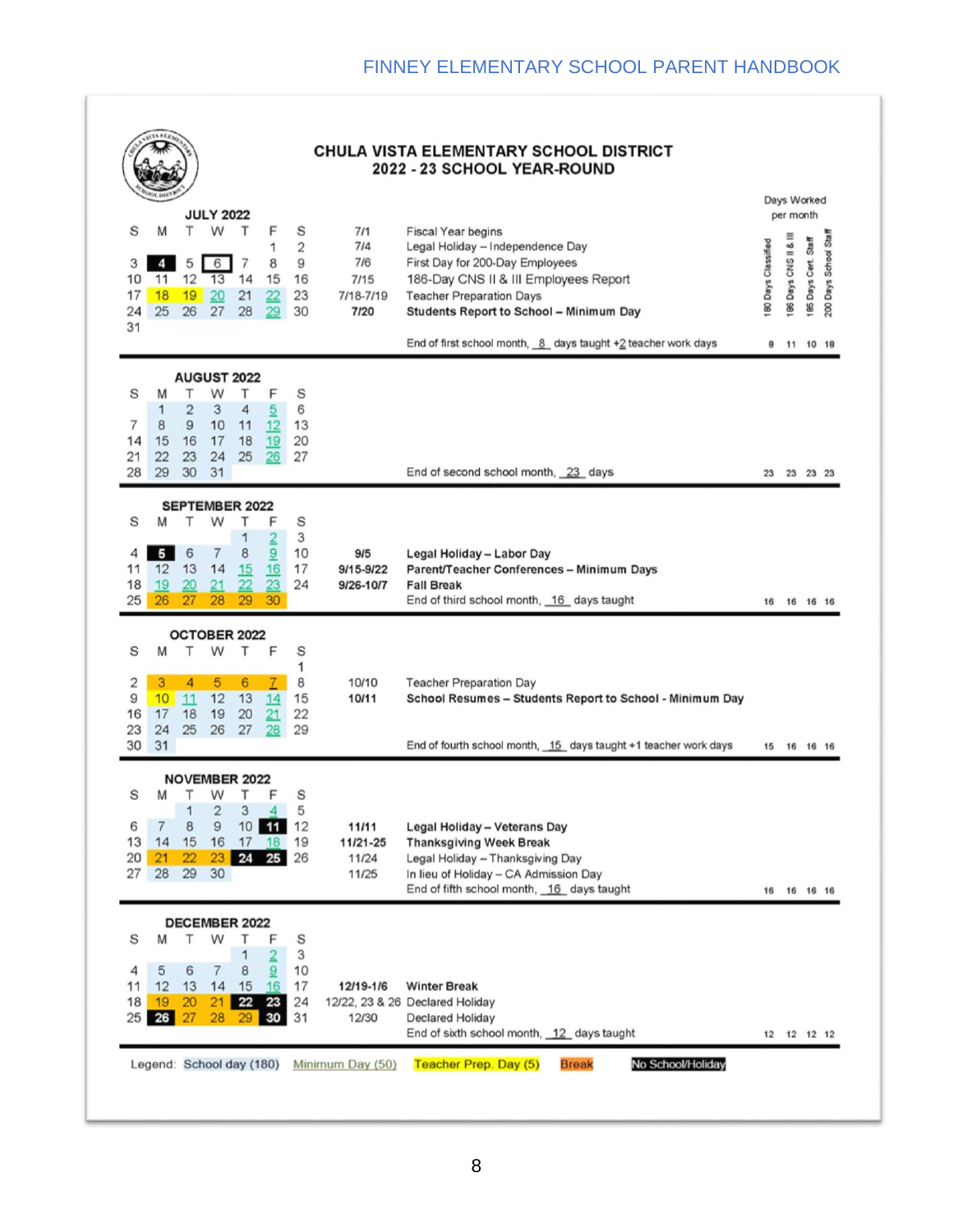#### CHULA VISTA ELEMENTARY SCHOOL DISTRICT SCHOOL CALENDAR: YEAR-ROUND - 2022-23

| <b>JANUARY 2023</b><br>т<br>F<br>S<br>Т<br>W<br>M<br>$\overline{2}$<br>1<br>3<br>5<br>4<br>6<br>10<br>11<br>12<br>8<br>$9^{\circ}$<br>13<br>16<br>17<br>18<br>19<br>15<br>20<br>22<br>23<br>24<br>25<br>26<br>27<br>29<br>30<br>31   | S<br>1/2<br>7<br>1/9<br>1/10<br>14<br>21<br>28<br>1/16                | Legal Holiday (Observed) - New Year's Day<br><b>Teacher Preparation Day</b><br>School Resumes - Students Report to School - Minimum Day<br>Legal Holiday - Dr. Martin Luther King Jr. Day<br>End of seventh school month, $15$ days taught +1 teacher work day                                        |                 |                | Days Cert. Staff<br>86<br>16 16 | Days School Staff<br>200 |
|--------------------------------------------------------------------------------------------------------------------------------------------------------------------------------------------------------------------------------------|-----------------------------------------------------------------------|-------------------------------------------------------------------------------------------------------------------------------------------------------------------------------------------------------------------------------------------------------------------------------------------------------|-----------------|----------------|---------------------------------|--------------------------|
| <b>FEBRUARY 2023</b><br>Т<br>S<br>W<br>Τ<br>F<br>M<br>2<br>1<br>3<br>8<br>9<br>10<br>5<br>6<br>7<br>16<br>17<br>12<br>13<br>14<br>15<br>22<br>19<br>20<br>21<br>23<br>24<br>27<br>28<br>26                                           | S<br>4<br>11<br>2/17<br>18<br>2/20<br>25                              | Legal Holiday (Observed) - Lincoln Day<br><b>Legal Holiday - Presidents Day</b><br>End of eighth school month, 18 days taught                                                                                                                                                                         |                 | 18  18  18  18 |                                 |                          |
| <b>MARCH 2023</b><br>S<br>W<br>F<br>M<br>Т<br>т<br>1<br>$\overline{\mathbf{c}}$<br>3<br>6<br>7<br>8<br>9<br>5<br>10<br>12<br>15<br>16<br>17<br>13<br>14<br>19<br>21<br>22<br>20<br>23<br>24<br>29<br>30<br>27<br>28<br>26<br>31      | S<br>4<br>$3/9 - 3/16$<br>11<br>3/20-3/31<br>18<br>3/24<br>3/31<br>25 | Parent Conferences - Minimum Days<br><b>Spring Break</b><br><b>Declared Holiday</b><br>Legal Holiday - Cesar Chavez Day<br>End of ninth school month, 13 days taught                                                                                                                                  |                 | 13  13  13  13 |                                 |                          |
| <b>APRIL 2023</b><br>F<br>S<br>т<br>W<br>M<br>т<br>2<br>$\mathbf{3}$<br>5<br>6<br>4<br>7<br>9<br>11<br>12<br>13<br>10<br>14<br>19<br>20<br>16<br>17<br>18<br>21<br>23<br>27<br>24<br>25<br>26<br>28<br>30                            | S<br>1<br>8<br>4/3<br>15<br>22<br>29                                  | School Resumes - Students Report to School - Minimum Day<br>End of tenth school month, 20 days taught                                                                                                                                                                                                 | 20              |                | 20 20 20                        |                          |
| <b>MAY 2023</b><br>S<br>W<br>Т<br>F<br>Τ<br>M<br>$\overline{\mathbf{c}}$<br>3<br>$\overline{5}$<br>1<br>4<br>7<br>8<br>9<br>10<br>11<br>12<br>15<br>16<br>17<br>18<br>19<br>14<br>22<br>23<br>24<br>25<br>21<br>26<br>28 28 30<br>31 | S<br>6<br>13<br>20<br>5/29<br>27                                      | Legal Holiday - Memorial Day<br>End of eleventh school month, 22 days taught                                                                                                                                                                                                                          | 22              |                | 22 22 22                        |                          |
| <b>JUNE 2023</b><br>т<br>W<br>F<br>S<br>M<br>т<br>1<br>2<br>8<br>5<br>6<br>7<br>9<br>4<br>15<br>12<br>13<br>14<br>16<br>11<br>19<br>21<br>22<br>23<br>18<br>20<br>27<br>28<br>29<br>30<br>25<br>26                                   | S<br>3<br>6/2<br>6/5<br>10<br>6/14<br>17<br>24<br>6/19<br>6/30        | End of School Year for Students - 180 days taught - Minimum Day<br>Last day for 185-day Certificated Employees - Teacher Preparation Day<br>Last day for 200-day employees<br>Legal Holiday - Juneteenth<br><b>Fiscal Year ends</b><br>End of twelfth school month, 2 days taught +1 teacher work day | 2               |                | $3 \t3 \t10$                    |                          |
| Legend: School day (180)                                                                                                                                                                                                             | Minimum Day (50)                                                      | <b>Total Instructional Days: 180</b><br><b>Teacher Prep. Day (5)</b><br>No School/Holiday<br><b>Break</b>                                                                                                                                                                                             | 180 186 185 200 |                |                                 |                          |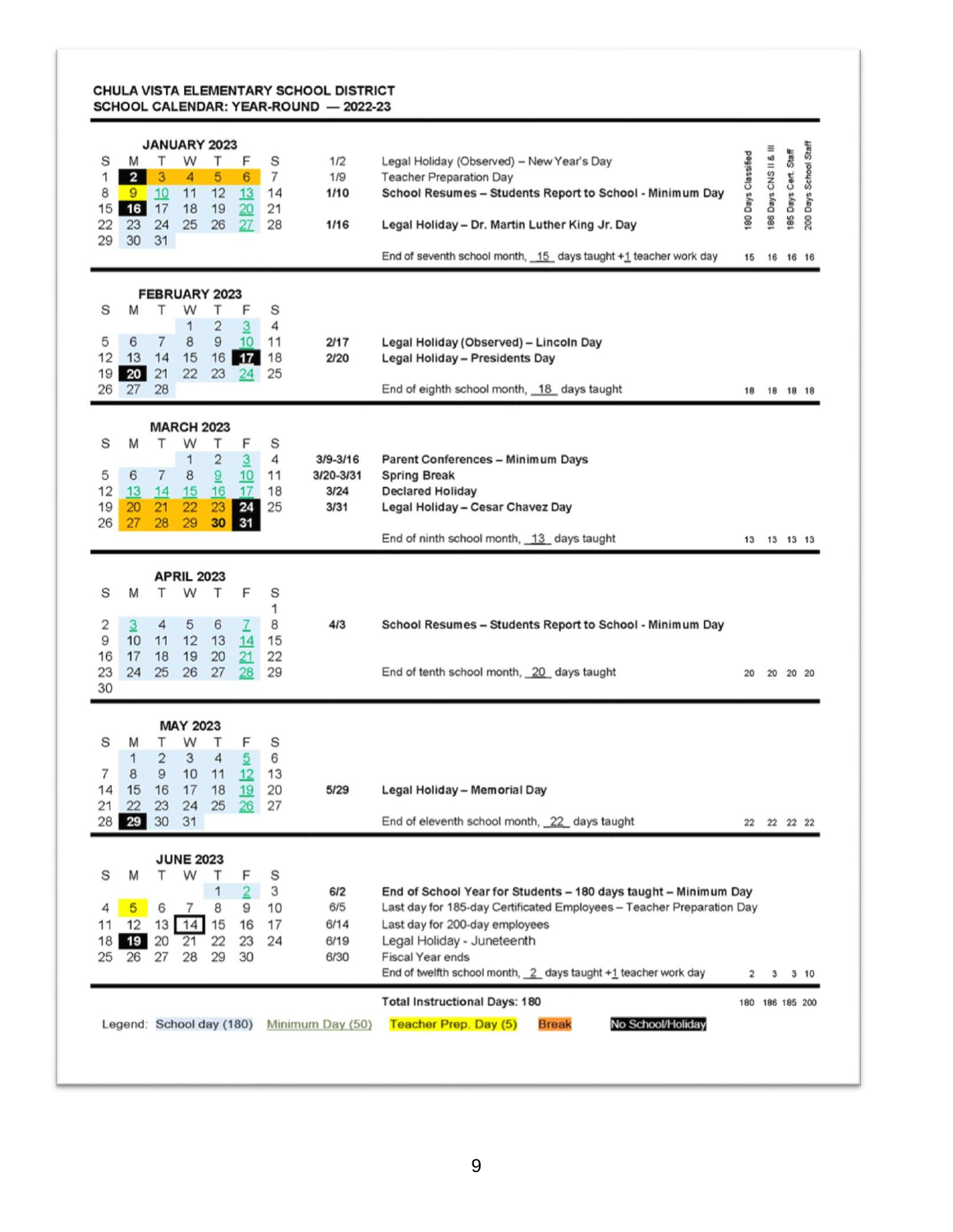# <span id="page-9-0"></span>**GENERAL INFORMATION**

#### <span id="page-9-1"></span>**BEHAVIORAL EXPECTATIONS**

The students and staff at Finney Elementary School believe that a safe and positive school environment is important to a child's learning in the classroom and to his or her growth as a citizen. To provide such an environment Finney Elementary School has established these behavioral expectations: Be Kind, Be Safe, and Be Responsible. Expectations for specific areas are listed in the table below.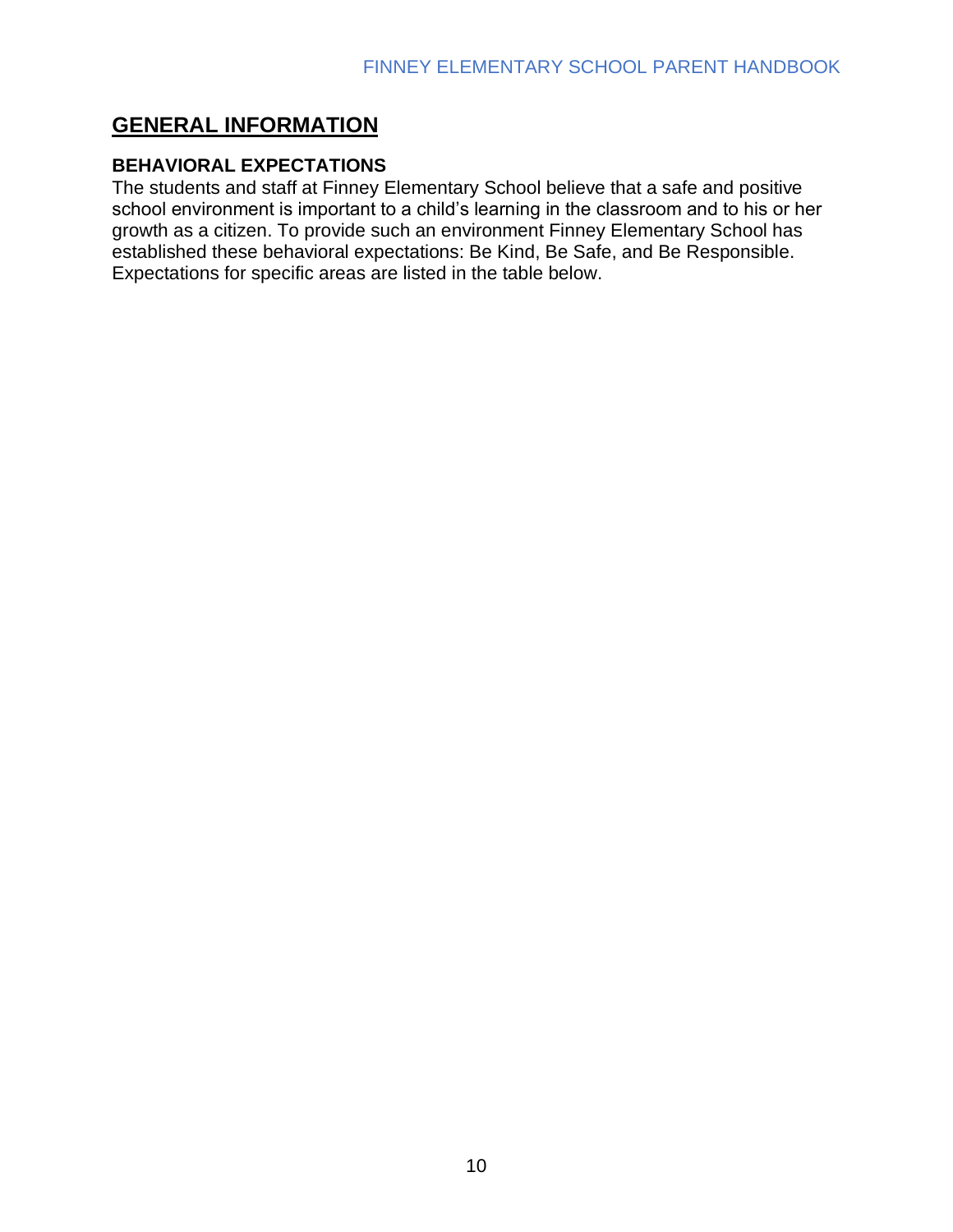| <b>Finney Bulldog Expectations</b> |                                                                                                                                                         |                                                                                                                    |                                                                                                                                                                                                      |                                                                                                                                       |                                                                                                                                                                                                     |                                                                                                                                                  |  |  |  |
|------------------------------------|---------------------------------------------------------------------------------------------------------------------------------------------------------|--------------------------------------------------------------------------------------------------------------------|------------------------------------------------------------------------------------------------------------------------------------------------------------------------------------------------------|---------------------------------------------------------------------------------------------------------------------------------------|-----------------------------------------------------------------------------------------------------------------------------------------------------------------------------------------------------|--------------------------------------------------------------------------------------------------------------------------------------------------|--|--|--|
|                                    | <b>Classroom</b>                                                                                                                                        | <b>Hallway</b>                                                                                                     | Cafeteria/Lunch                                                                                                                                                                                      | <b>Bathroom</b>                                                                                                                       | Playground                                                                                                                                                                                          | Library                                                                                                                                          |  |  |  |
| <b>Be Kind</b>                     | 1. Use appropriate<br>tone and kind<br>words.<br>2. Use appropriate<br>voice levels.<br>3. Listen to teacher<br>& peers.<br>4. Share and be<br>helpful. | 1. Respect personal<br>space.<br>2. Use appropriate<br>voice levels.<br>3. Greet adults and<br>peers respectfully. | <b>Arbor</b><br>1. Wait patiently for<br>your turn.<br>2. Use manners (say,<br>"please and thank<br>you").<br>3. Use appropriate<br>voice levels (inside<br>voices).<br>4. Throw away your<br>trash. | 1. Respect privacy of<br>others.<br>2. Use appropriate<br>voice levels.<br>3. Keep bathroom<br>clean for others.                      | 1. Play fair and take<br>turns.<br>2. Share equipment.<br>3. Include others;<br>look for someone<br>who needs a friend.<br>4. Practice good<br>sportsmanship (be a<br>gracious winner or<br>loser). | 1. Use manners<br>(greet librarian, say<br>"please and thank<br>you").<br>2. Share books.<br>3. Work quietly<br>without disturbing<br>others.    |  |  |  |
| <b>Be Safe</b><br>U                | 1. Walking feet.<br>2. Chair legs on<br>floor.<br>3. Hands and feet<br>to yourself.                                                                     | 1. Walking feet.<br>2. Eyes forward.<br>3. Hands and feet to<br>yourself.<br>4. Use appropriate<br>voice level.    | 1. Walking feet.<br>2. Wait your turn.<br>3. Eat your own food.<br>4. Voice Level 2<br>(Normal Voice)                                                                                                | 1. Walking feet<br>2. Hands and feet to<br>vourself<br>3. Keep water in the<br>sink.<br>4. Stay in your stall.<br>5. Wash your hands. | 1. Stay in designated<br>area.<br>2. Use equipment<br>properly.<br>3. Seek Peace Patrol<br>or adult on duty if<br>there's a conflict.<br>4. Be active.                                              | 1. Walking feet.<br>2. Voice Level 1<br>(Whisper Voice).<br>3. Enter and exit in an<br>orderly manner.                                           |  |  |  |
| <b>Be</b><br><b>Responsible</b>    | 1.Follow directions.<br>2. Clean up after<br>yourself.<br>3. Be an active<br>listener.<br>4. Be prepared.<br>5. Do your best.                           | 1. Use appropriate<br>voice level.<br>2. Go straight to your<br>destination.<br>3. Carry a hall pass.              | 1. Level 2 voices<br>2. Hands to yourself.<br>3. Use good manners.<br>4. Keep the area<br>clean.<br>5. Follow directions.                                                                            | 1. Level 1 voices.<br>2. Use good manners.<br>3. Go- flush-wash<br>4. Use assigned<br>restroom only.                                  | 1. Use bathroom<br>before you play.<br>2. After bell go<br>straight to your line.<br>3. Play recess games<br>only.<br>4. Return recess<br>equipment properly.<br>5. Follow posted<br>rules.         | 1. Voice level 1.<br>2. Library is for library<br>use only.<br>3. Use and take care<br>of library materials<br>appropriately (shelf<br>markers). |  |  |  |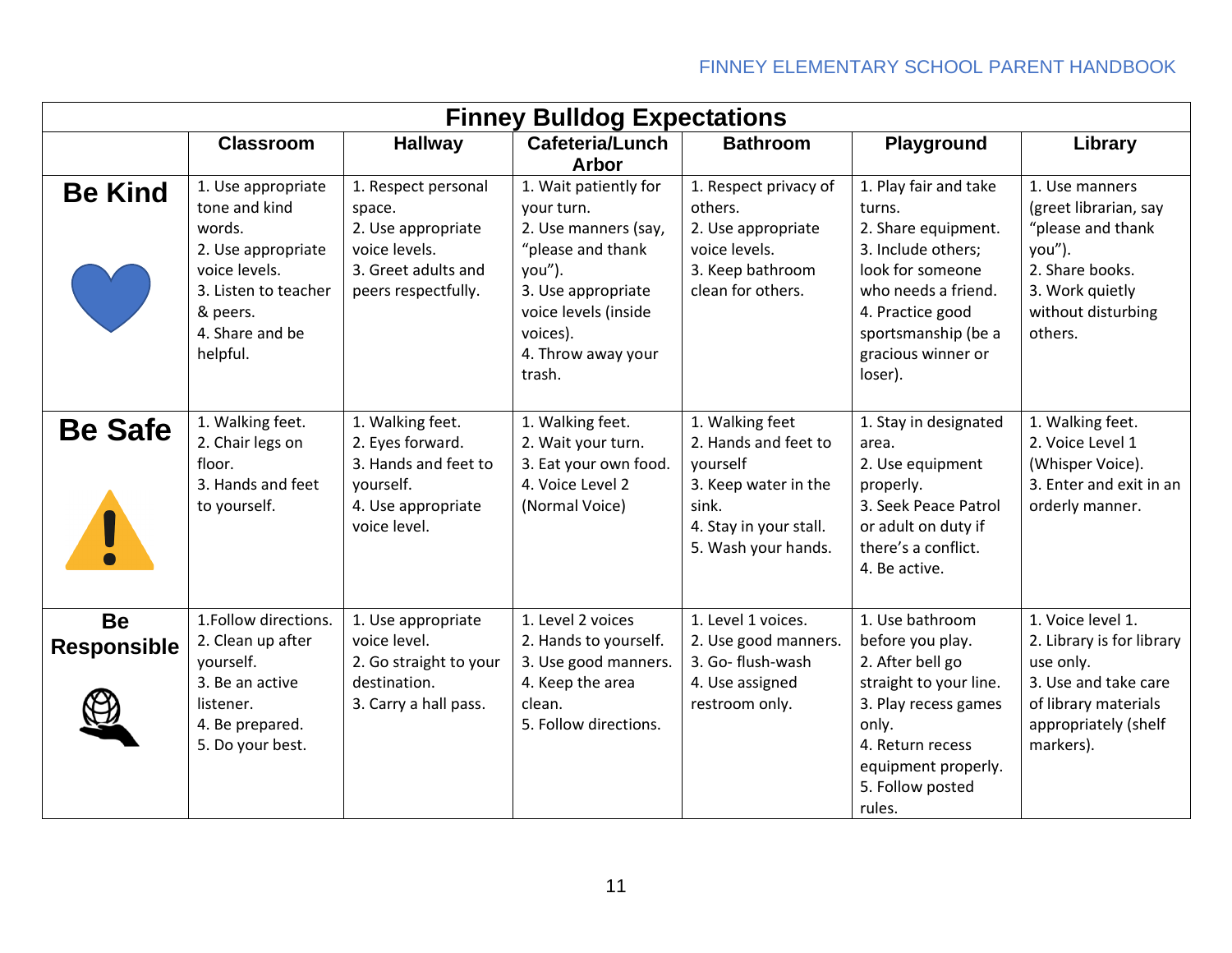#### <span id="page-11-0"></span>**BICYCLES, SKATEBOARDS, SCOOTERS & ROLLER-BLADES**

To ensure student safety, riding bicycles, skateboards, scooters and roller-blades on campus during school hours is strictly prohibited. Students may ride their bicycle to and from school and lock up their bike to the bike rack provided. Students must wear helmets when riding their bikes to and from school.

#### <span id="page-11-1"></span>**BIRTHDAYS**

CVESD has a NO FOOD BIRTHDAY POLICY. *Food brought to school to share with other children will be sent to the school office and the parent will be contacted.* Please note that balloons are not allowed on campus. They cause a distraction to students in the classroom and can also trigger the alarm system.

#### <span id="page-11-2"></span>**CLOSED CAMPUS**

Finney Elementary School is a closed campus. All students must report to the front office before leaving early or when returning to campus. All visitors and/or volunteers must report to the office to sign in and receive a visitor/volunteer badge. All gates will be locked during school hours. No parent may enter campus during school hours (7:45-2:15) without first signing in and receiving a visitor badge in the office. Classroom visits must be prearranged with the teacher. With the exception of preschool, parents are not permitted to walk their child to class when bringing their child late. If a child is leaving early, the person picking up the child must come to the office to sign the child out and the office personnel will locate the child and have him/her come to the office. Students will not be allowed to come to the office ahead of time and wait for the person picking him/her up.

#### <span id="page-11-3"></span>**COMMITTEES**

Parent participation and involvement is one of the best ways you can ensure your child's success. Key committees where parents can be involved include:

- ELAC English Learner Advisory Committee provides support for second language learners and their families.
- Garden Club provides support for our school garden.
- PTA Parent, Teacher Association (PTA) supports school events and programs.
- Safety Committee oversees the Comprehensive Safe School Plan, including student health and wellness.
- SSC School Site Council provides oversight and input for the Local Control Accountability Plan (LCAP) and the Local Control Funding Formula (LCFF) or school budget. This committee advises and monitors the LCAP and LCFF throughout the school year.

#### <span id="page-11-4"></span>**COMMUNICATION**

All school-wide events and messages are posted each Sunday on our electronic bulletin (blog): [finneyelementary.org.](http://finneyelementary.org/) You can receive an email each time the blog is updated by entering your email address to "follow" the blog at [finneyelementary.org.](http://finneyelementary.org/) All updates to the blog are sent out as a voice mail message each Sunday at 5 pm.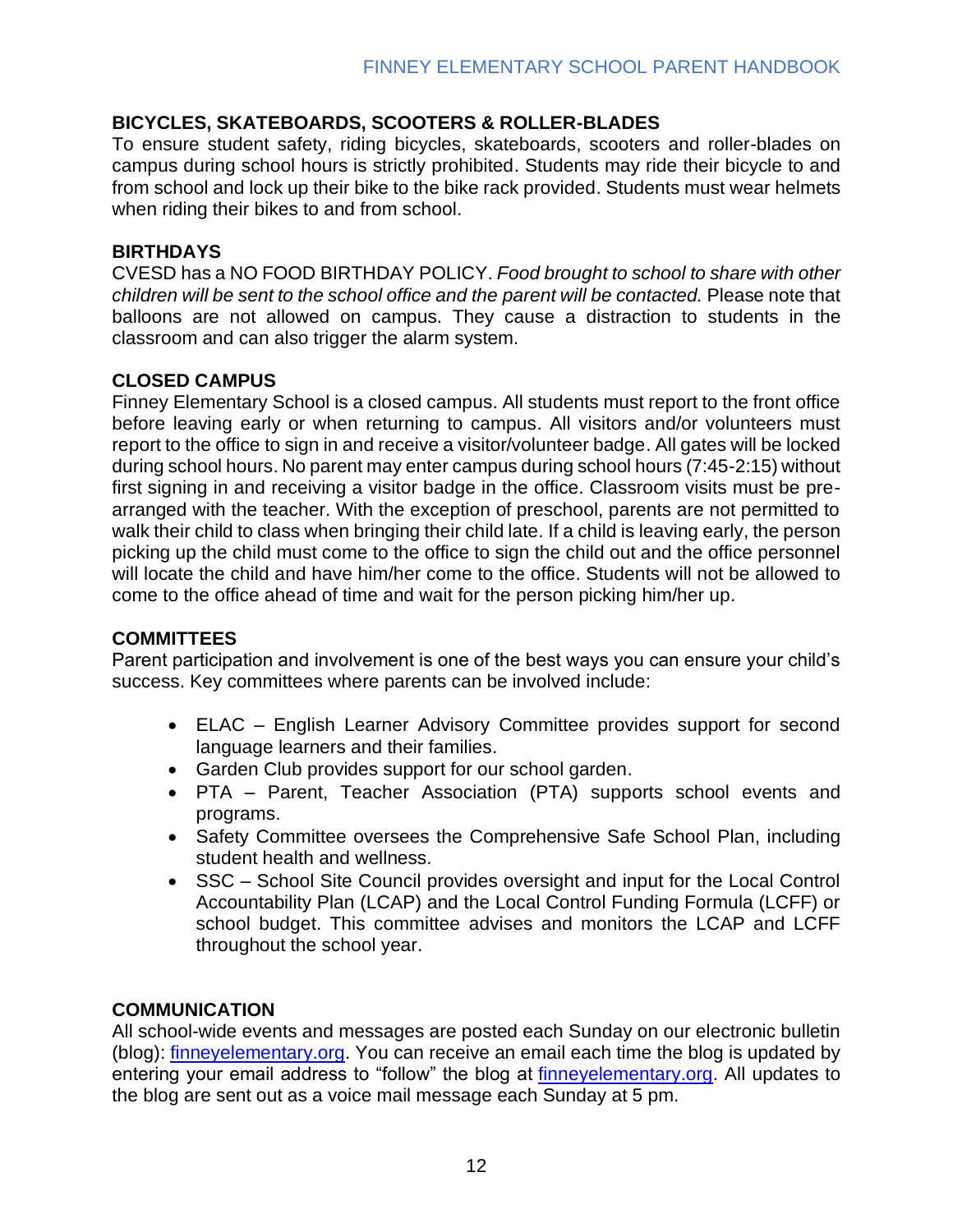As a means of keeping you informed about school events, we routinely send out recorded messages to your primary telephone number and e-mail. For this reason, it is important that you keep us informed of changes to your telephone number and e-mail.

Always discuss concerns, suggestions, general information, etc. with your child's teacher. Student Attendants and Aides are not permitted to discuss information about students with parents.

#### <span id="page-12-0"></span>**DISASTER/EARTHQUAKE/FIRE DRILLS**

Fire, earthquake, and disaster drills are conducted throughout the school year in order to be prepared in the event of such an occurrence. If you are on campus during a drill please follow all staff instructions.

#### <span id="page-12-1"></span>**DRESS CODE**

DRESS FOR SUCCESS! Some items of clothing are inappropriate because they distract from the learning environment or may even threaten the well-being of your children.

- Jewelry can be dangerous or get damaged/lost and should be left at home.
- Hats, beanies and/or hoods are not to be worn in class.
- No make-up.
- No long nails and no fake nails.
- Wear closed toe shoes with gripping, non-slip soles suitable for physical education.
- Shorts need to pass the student's fingertips when arms are at his/her sides.
- Tank tops must have straps at least 3 fingers wide.
- No crop tops.
- No gang-related attire is prohibited.
- No clothing with references to drugs or alcohol.
- Please ensure words on clothing are elementary school appropriate.
- Please mark all sweaters, jackets, and coats with your child's name.

#### <span id="page-12-2"></span>**EMERGENCY AND HEALTH INFORMATION**

The student Emergency and Health Information form is an important source of information for the school office. It provides the child's address, phone number, school identification number and emergency contact numbers. When necessary, teachers, administrators and other office and health personnel use this information to contact families. It is imperative that you update information regularly for each child in attendance. *Please update information online via Powerschool or inform the office of any changes in student information throughout the year, most importantly work, cell and emergency numbers.*

#### <span id="page-12-3"></span>**ENTERTAINMENT PERMITS**

Please note that administration will not sign off on Child Entertainment Permit Form if there are attendance concerns or the child is not performing at grade level in all academic subjects.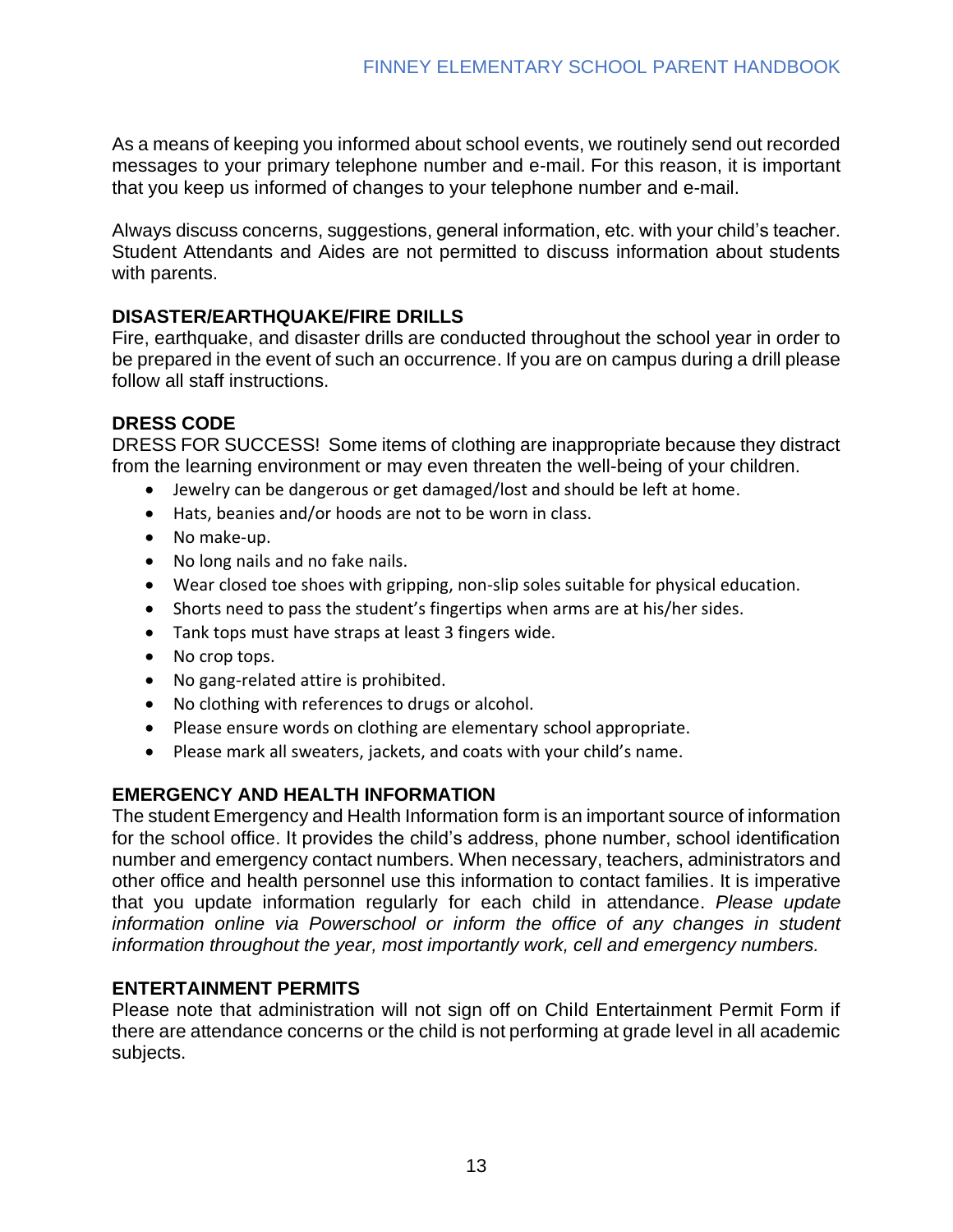#### <span id="page-13-0"></span>**HEALTH**

Our schools have students who are very susceptible to infection and viruses and have a reduced ability to fight off disease.

Do not send a child with the following symptoms to school:

- Fever of 100.5°F or more, taken orally (or 101°F taken by ear, rectally or temporal scan). Note that ear temperatures are inaccurate, and temperature should be taken using another route, if the temperature is high. *When fever is accompanied with a rash, earache, sore throat, sluggishness, or nausea, the fever may be a signal of a contagious infection. Keep the child home until fever free. Do not give aspirin to children and teenagers for relief of discomfort or fever without first consulting a physician for each specific use. Aspirin and aspirin-containing medications may increase the chance of developing Reye's Syndrome.*
- Cough and difficulty breathing Children may come to school if they have symptoms of a cold, with cough and nasal mucus. However, do not send your child to school and always seek medical care if the child has labored breathing (heaving of chest muscles with each breath), rapid breathing at rest, blue color to skin, or wheezing for the first time. If your child has been given a diagnosis of pertussis/whooping cough, your child will require 5 days of antibiotics before coming to school. If your child has a diagnosis of tuberculosis, your child may not return to school if untreated. (Having a positive tuberculosis skin test does not mean your child has tuberculosis).
- Rash that is undiagnosed When there is a fever and behavioral change accompanied by a rash, have the child checked by a doctor.
- Chicken pox keep home until all blisters are scabbed over and no signs of illness.
- Diarrhea keep home if the stool is not contained by the diaper for diapered students. Keep home for students wearing underwear, if the student is having diarrhea in their underwear before reaching toilet. Do not send to school and seek care of a doctor if there is blood or mucus in the stool, if the stools are all black or very pale, or if the diarrhea is accompanied by: no urine output for 8 hours, jaundiced skin, or child looks/acts very ill.
- Vomiting more than once a day or if vomiting was accompanied by a fever. Seek medical assistance if there is blood or green mucus in the vomit, there is no urine output in 8 hours, there is a recent history of head injury, or the child looks or acts very ill.
- Impetigo Once your child has started an antibiotic, your child may return to school the following day.
- Ringworm (contagious skin fungus infection). Keep child home until treatment is started, if in an exposed area. Ringworm on the body can be treated with a cream applied directly to the affected area and covered with a bandage. Ringworm on the scalp requires an oral medication, but child may return to school if covered with appropriate cream or covered.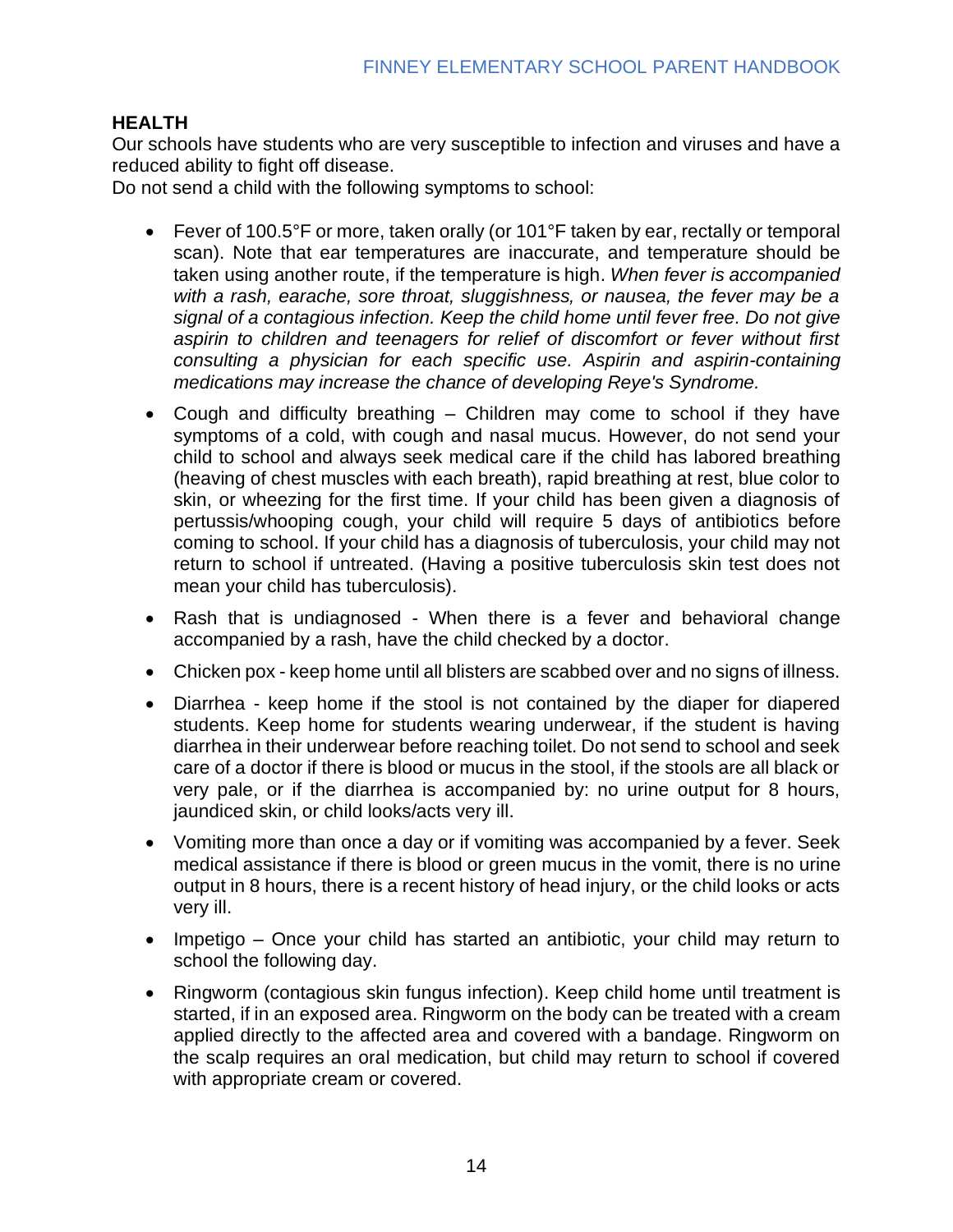- Cold sores Child may attend school unless there are also mouth ulcers and blisters and the child has no control of drooling.
- Seizures Do not send your child to school if your child has been administered emergency seizure medication(s) within 9 hours of the start of school.

#### **Antibiotics**

Children who are placed on antibiotics for the above ailments should be on them for about 24 hours (longer for Pertussis/Whooping Cough) before returning to school to prevent the spread of infection.

If at any time you are unsure if your child's illness is contagious, call your child's primary care provider. If you have further questions, please contact the school to speak to the school nurse.

#### **Asthma**

If your child has asthma work with the school nurse and your doctor to develop a written asthma action plan for your child that includes your child's asthma triggers and how to avoid them.

#### <span id="page-14-0"></span>**HOMEWORK POLICY**

Homework is an integral part of the educational experience. Students develop life skills such as self-discipline, problem solving, time management and responsibility when homework is valued and adhered to. To ensure the success of all students, Finney Elementary School has established the following homework policy:

Homework should help a child:

- Develop independent study habits and self-discipline.
- Reinforce classroom instruction by further application and experience.
- Enrich school experiences as a result of independent study, individual research and experimentation.

Your child's teacher is committed to:

- Explaining and clarifying assignments with students at the time homework assignments are made.
- Periodically providing assignments other than pencil and paper activities.
- Evaluating, monitoring and providing feedback on all homework assignments.
- Informing parents when students consistently fail to complete assignments.

Parents are encouraged to:

- Provide a study place with a minimum of distractions and interruptions.
- Monitor the student as needed.
- Make sure that school materials are returned.
- Check to see that work is completed. Communicate with the teacher if there are questions about homework assignments or if students have difficulty in completing assignments in a reasonable time.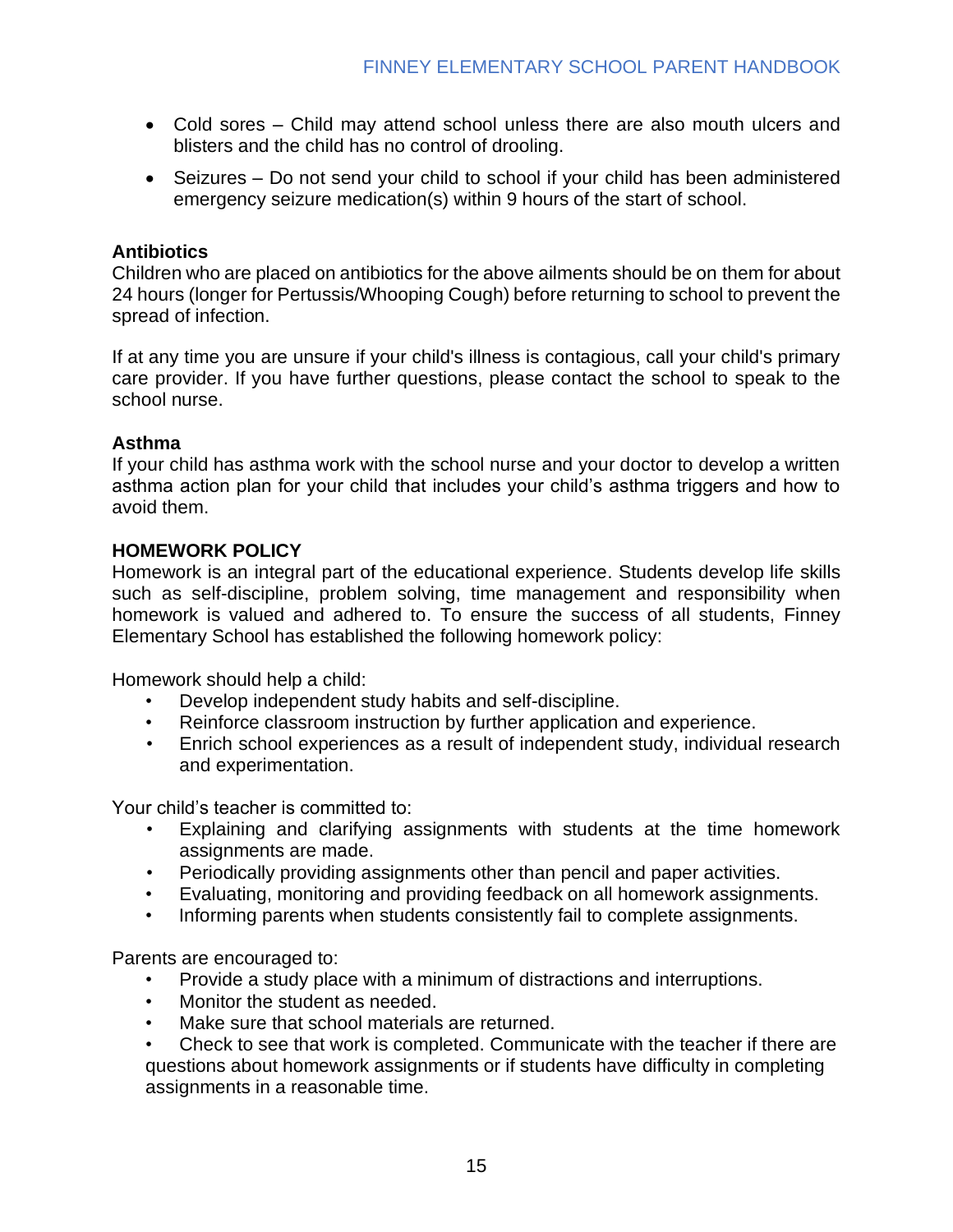Students are expected to:

- Complete the assignments neatly, accurately and on time.
- Bring necessary materials home and return materials on time.

#### <span id="page-15-0"></span>**INCENTIVE PROGRAM**

It is important to provide positive feedback to students who work hard to do their best in all areas. At Finney Elementary, we acknowledge good behavior in the following ways:

- Awards Assemblies where students are recognized for outstanding citizenship, academic excellence, and improvement.
- Bulldog All Star Tickets are for students who are caught demonstrating good social skills.
- Bulldog All Star class tickets are for classrooms that demonstrate outstanding behavior.
- Individual classroom rewards established by the classroom teacher.
- Perfect Attendance Awards to individuals and classrooms.

#### <span id="page-15-1"></span>**INDEPENDENT STUDY CONTRACT POLICY FOR EXTENDED ABSENCES**

If your child will be absent 5 or more consecutive days, please notify the health attendance clerk and classroom teacher at least one week prior to the absence, if possible. Please follow these guidelines:

- Contracts must have specific dates and be signed by all parties in advance.
- Beginning and ending dates are firm (no extensions).
- The assigned work cannot be done before or after the contract days.
- Contracts must be returned to the teacher the first day the student returns to school with the completed assignments.
- Study contracts may or may not be approved by administration.

#### <span id="page-15-2"></span>**INTERNET POLICY**

Internet access is available to Finney Elementary School students.

**No student or adult is permitted to utilize the Internet prior to reading and signing the Chula Vista Elementary School District Internet Use Guidelines/Agreement.** This Agreement is part of the [Annual Notification.](https://chulavista.ss12.sharpschool.com/cms/One.aspx?portalId=412034&pageId=934725)

#### <span id="page-15-3"></span>**LIBRARY BOOKS**

It is the intent of Finney Elementary School to allow all students the opportunity to check books out of our wonderful school library. We have many books and students are expected to learn how to take care of books, so they will last for many years to come. Therefore, we invite your cooperation in the care of library books. Please help your child to understand and practice the following:

- Keep books clean and protect books from weather, animals, babies, etc.
- Do not bend or tear the pages.
- Turn pages from the top.
- Do not treat books roughly.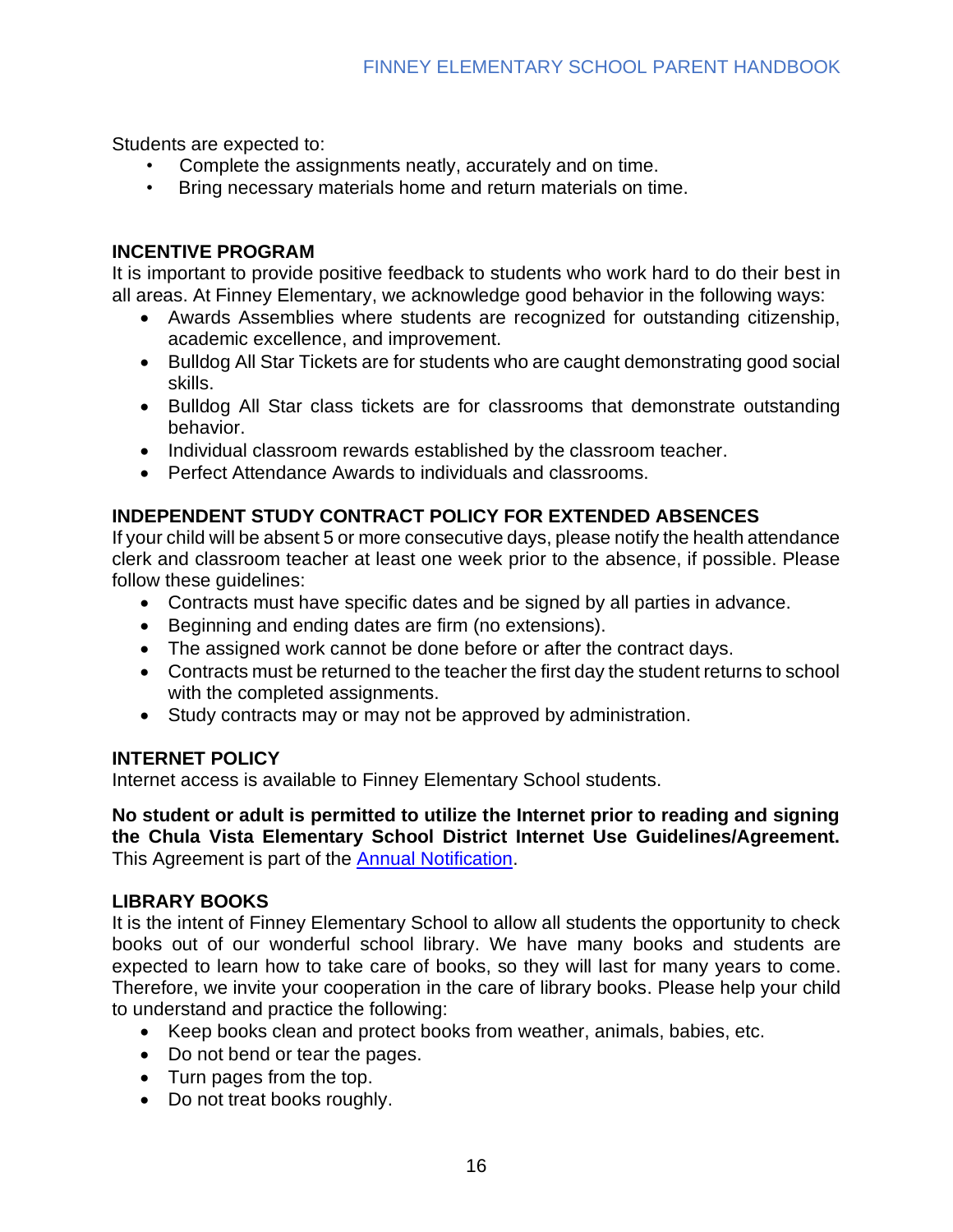• If you borrow a library book, return it to school the following week. Books may be renewed.

It is the child's responsibility to take care of the books that he/she borrows from the library. If your child damages, destroys or loses a library book, you will be asked to pay for it. Replacement books are purchased by the school librarian to ensure that a library bound edition is received for the library. These are more expensive than books that can be purchased in stores because of the quality of the binding required for books that will be circulated for many years.

#### <span id="page-16-0"></span>**LOST AND FOUND**

Please label all clothing items, book bags, and supplies with your child's name. By doing so, most lost items can be returned to their owners promptly. If an item has been misplaced, please encourage your child to check the "Lost and Found" bin located in the auditorium. Unclaimed and/or unmarked "Lost and Found" items are sent to a local charity at the close of every quarter throughout the school year.

#### <span id="page-16-1"></span>**MEDICATIONS**

Medications are not permitted at school except when kept in the school Health Office. Parents of students who require medication prescribed for him/her by a physician during the regular school day must complete an "Authorization for Medication Administration" form and keep on file in the school Health Office. This form authorizes office personnel to administer the medication to your child. A new form will need to be submitted at the beginning of each school year.

#### <span id="page-16-2"></span>**PETS**

For the safety of everyone, animals are not allowed on campus unless approved by administration. This includes bringing dogs or other animals on the campus when dropping off or picking up your child. In the case of service animals please make prior arrangements with the principal.

#### <span id="page-16-3"></span>**PROBLEMS**

Report concerns with students, staff, or parent conduct to administration immediately. Administration will investigate promptly but may be unable to discuss findings due to confidentiality.

#### <span id="page-16-4"></span>**PROGRESS REPORTS**

Finney Elementary School will utilize the Chula Vista Elementary School District Standards-Based Progress Reports. The progress report measures and reports students' level of mastery of the California State Standards. Please refer to the school calendar for dates of this year's progress reports and parent/teacher conferences. Children identified as English Learners will also receive an English Language Development (ELD) progress report during each reporting period.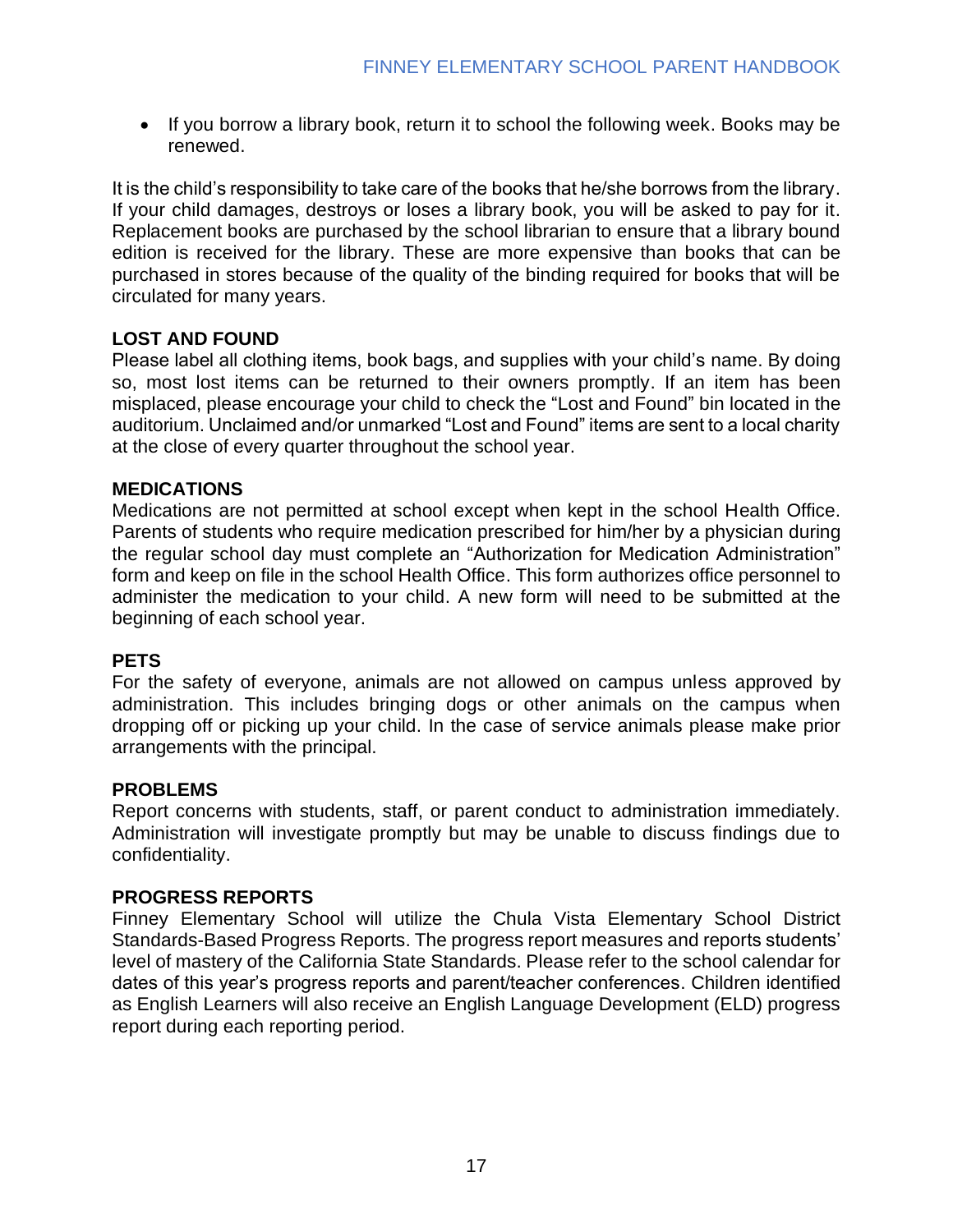#### <span id="page-17-0"></span>**RAINY DAYS/INCLEMENT WEATHER**

In the event of inclement weather, students report to the library (K-2<sup>nd</sup>) and auditorium (3<sup>rd</sup>- $6<sup>th</sup>$ ) when they arrive from 7:30-7:45 am.

#### <span id="page-17-1"></span>**SAFETY**

Please report any safety concerns you notice on campus. Also, if someone reports witnessing inappropriate behavior or misconduct regarding any adult on campus, please report it to administration immediately.

#### <span id="page-17-2"></span>**Creating Safe and Inclusive Learning Environments**

#### **Anti-Bullying**

If school personnel witness an act of discrimination, harassment, intimidation, or bullying, he/she/they shall take immediate steps to do so. (Education Code Section 234.1 (b) (1)) [Anti-Bullying](/Users/beverly.prange/Dropbox/Finney/Handbooks/Anti-Bullying)

#### **California AB1266**

Pre-existing state law prohibits public schools from discriminating on the basis of several characteristics, including sex, sexual orientation, and gender identity. AB 1266 requires a pupil be permitted to participate in sex-segregated school programs, activities, and facilities including athletic teams and competitions, consistent with his or her gender identity, regardless of the gender listed on the pupil's records. [Cali](https://www.cde.ca.gov/re/di/eo/faqs.asp)fornia AB 1266

#### **California SB 48**

*Education Code* Section 51501 outlines prohibitions on material included in textbooks or other instructional materials. This section already included prohibitions on matter "reflecting adversely upon persons because of their race, sex, color, creed, handicap, national origin, or ancestry"; this bill added "sexual orientation" to the list. *Education Code* Section 60044 includes a similar prohibition; the language was added there as well, along with a prohibition on materials that contain materials that reflect adversely on persons on the basis of their occupation.

[California](https://www.cde.ca.gov/ci/cr/cf/senatebill48faq.asp) SB 48

#### <span id="page-17-3"></span>**SNACKS**

The morning recess is considered a nutrition break. Students who did not eat breakfast at school may eat second chance breakfast in the cafeteria. Students are welcome to bring nutritious snacks from home to eat during this time. Candy, cakes, cookies, chips, soda, etc. are not appropriate snack items for nutrition break. Foods such as crackers and cheese, pretzels, fruit, veggies, granola bars are examples of nutritious snacks. There is much research that directly connects poor nutrition with poor academics. Children may not bring food to share with other children. Finney is a *PEANUT FREE* Campus so please for the safety of everyone we encourage you not to send items with peanuts or peanut products.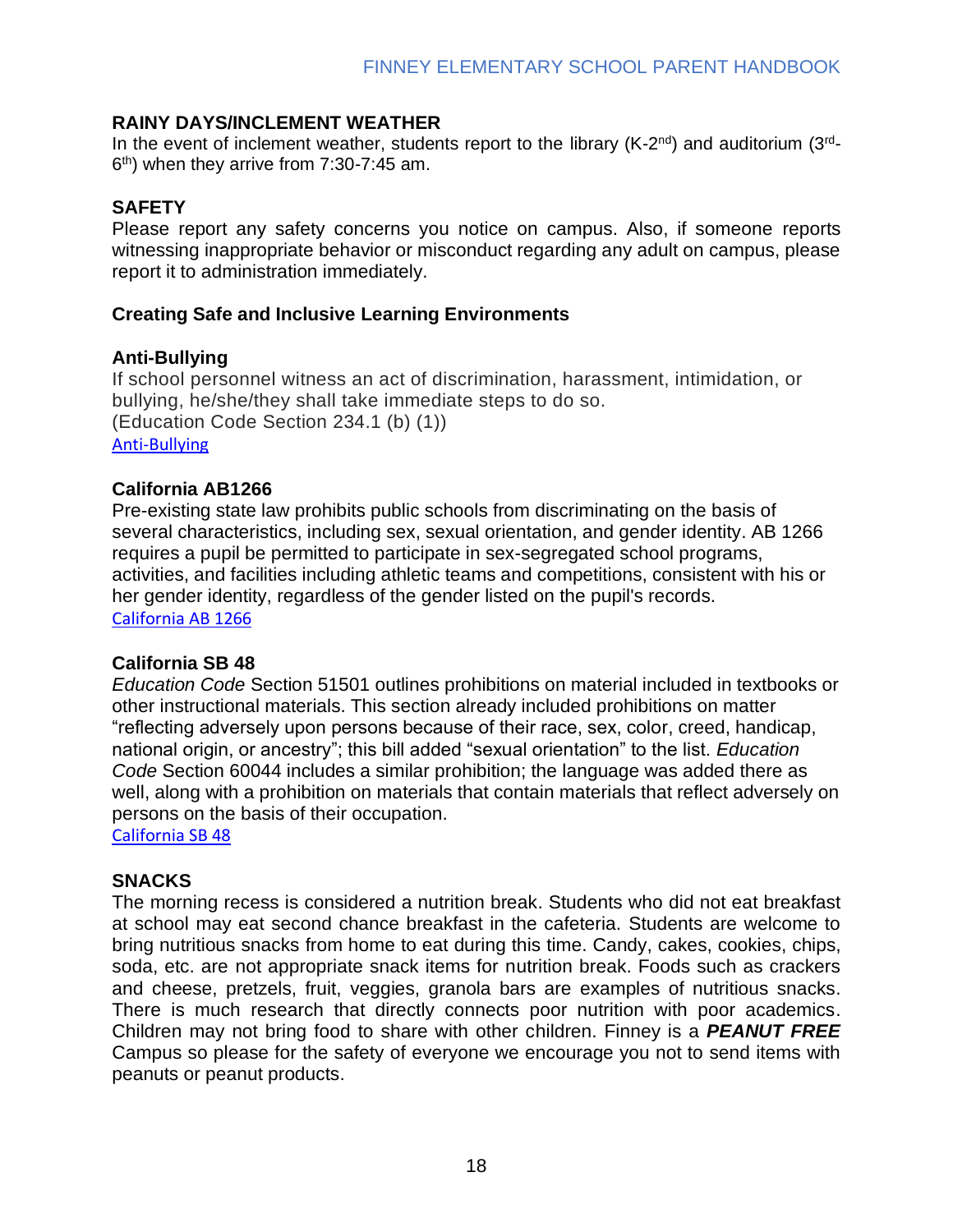#### <span id="page-18-0"></span>**STUDY/FIELD TRIP POLICY**

Off campus learning opportunities are offered throughout the year. Study trips are an important compliment to classroom instruction; parents may not opt students out of study trips. Although the goal is to provide each child with the opportunity to participate in these learning experiences, students may jeopardize their opportunity to participate or a child's parent may be required to chaperone if that child's behavior becomes a chronic problem in the classroom or on campus. *Parents must complete and sign the Chula Vista Elementary School District permission slip prior to the field trip in order for their child to participate in an off-campus study/field trip (no exceptions).* **Please note, siblings are not allowed to go on field trips**. Also, parents may not pick their child up at any location except the final meeting area for the class. Chaperones are selected at the discretion of the teacher. Finney reserves the right to cancel a study trip at any time if guidelines are not followed or student behaviors become a concern.

#### <span id="page-18-1"></span>**TELEPHONES/CELL PHONES**

Students may use the office telephones only in the case of an emergency or when instructed to do so by the office staff. If you send a cell phone with your child, that phone must be kept in the child's backpack or turned into the classroom teacher and turned off during school hours. Finney Elementary School is not responsible for lost, stolen or broken cell phones. Cell phones should not be used on the school bus except in the case of an emergency. Cell phones may be confiscated by school staff if students do not adhere to the guidelines and policies for use at school. Parents will be notified and may stop by the school office to retrieve the phone after meeting with the school principal. If you are on campus volunteering or having lunch with your child, please put your cell phones away when you are in the classrooms and children are present or at the lunch tables. Find a private area to talk on the phone or send text messages - not around the students. Please do not hold conversations on your cell phone in the school office as it makes it difficult for the office staff to hear when they are answering the school phones.

#### <span id="page-18-2"></span>**TOYS, GADGETS, JEWELRY, HAIR ORNAMENTS, ELECTRONIC DEVICES**

Students should not bring toys or unnecessary gadgets to school unless this has been approved by the classroom teacher. Toys, electronic devices, gadgets, jewelry, excessive hair ornaments, etc. may be a distraction to your child's learning and the learning of others. Finney Elementary School is not responsible for lost, stolen or broken personal items or toys. Please discuss digital conduct with your child. Students may not use personal electronic devices at school.

#### <span id="page-18-3"></span>**TESTING**

CAASPP – The California Assessment of Student Performance and Progress is the state accountability system that helps measure how well students are meeting the California State Standards and the benchmarks for college and career readiness. Local Measures are the district wide assessments that measure students' progress and achievement towards state and district initiatives. School wide assessments monitor student progress and achievement regularly and inform instruction to ensure progress is being made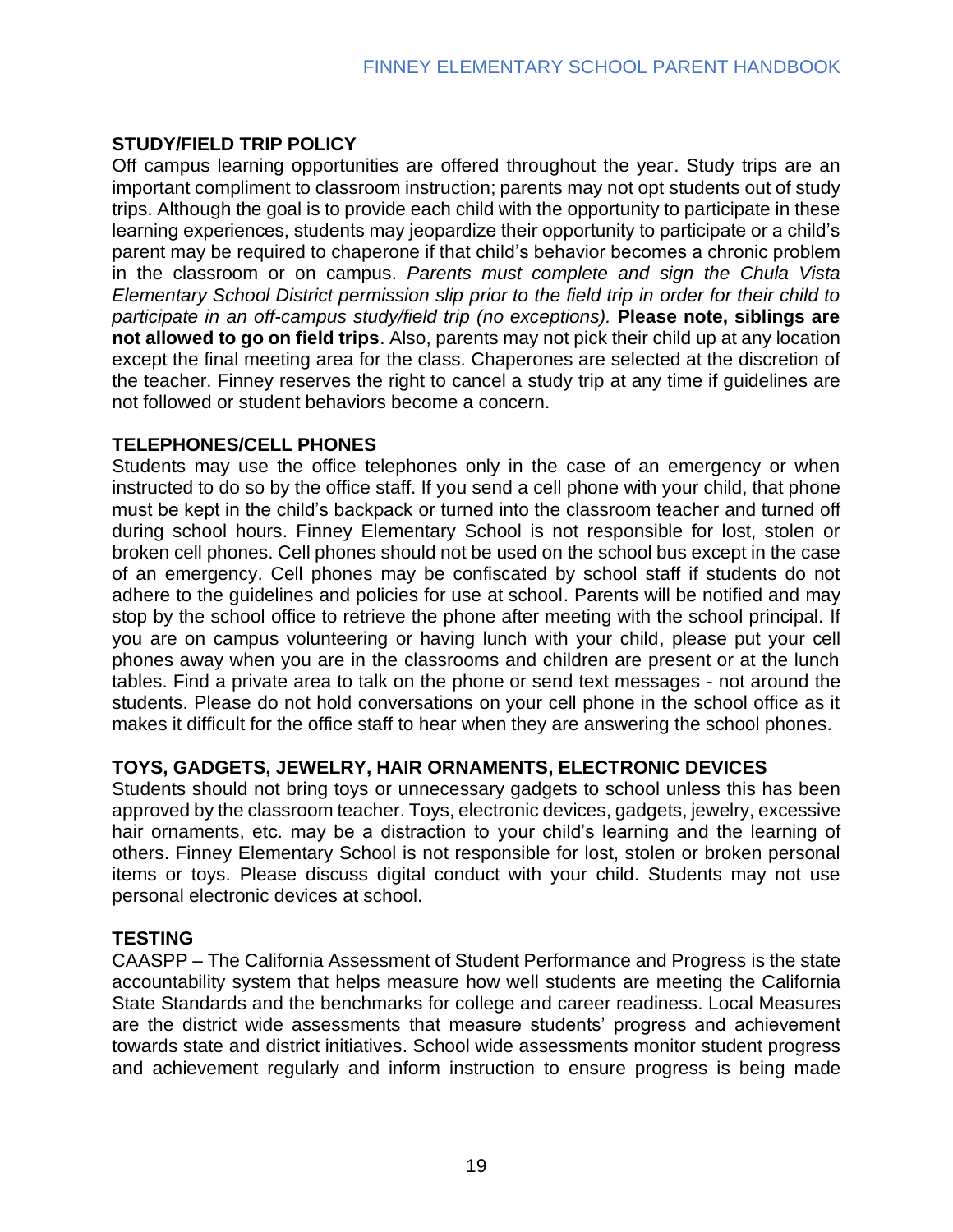towards school, district and state grade level benchmarks towards college and career readiness.

- 1. The California Assessment of Student Performance and Progress (CAASPP**)** – These assessments, referred to as Smarter Balanced Assessment Consortium is the system used to assess students' progress in grades 3-8 and 11 on California State Standards in English language arts and mathematics. The purpose of these assessments is to determine if students are meeting the grade level benchmarks towards college and readiness.
- 2. English Language Proficiency Assessment for California (ELPAC) The ELPAC is the required state test for English Language Proficiency (ELP) that must be given to students whose primary language is a language other than English. State and federal law require that local educational agencies administer a state test of ELP to eligible students in kindergarten (or year one of a two-year kindergarten program, sometimes referred to as "transitional kindergarten") through grade twelve (ages 3-21). The ELPAC is aligned with California's 2012 Language Development Standards and is comprised of two separate ELP assessments:

**1**. Initial Assessment (IA) – an initial identification of students as English learners

**2**. Summative Assessment (SA) – an annual summative assessment to measure an English learner's progress in learning English and to identify the student's ELP level.

- 3. The Physical Fitness Test PFT is given to all students in grades 5 and 7. This health-related fitness test, developed by The Cooper Institute, is a valuable tool in assessing and tracking a young person's fitness. Additionally, the test provides important information to students, parents and school staff in monitoring individual health-related fitness.
- 4. Local Measures District assessments given at the end of the year in math, reading and writing to gauge student progress towards California State Standards.

The California Department of Education (CDE) has developed several resources to help students and parents understand the grade expectations of the Smarter Balanced Summative Assessments:

- The Parent Guides to the Smarter Balanced Assessments (in English and Spanish) are posted on the CDE's CAASPP web page under the Students and Parents tab: <http://www.cde.ca.gov/ta/tg/ca/index.asp?tabsection=3#ssr>
- The practice and training tests, which can be found on the CDE's Smarter Balanced Practice and Training Tests Web page at <http://www.cde.ca.gov/ta/tg/sa/practicetest.asp>

For more information about the content, types of questions, and other targeted resources for the Science tests, please see the CDE's CAASPP Science Assessment web page at<http://www.cde.ca.gov/ta/tg/ca/caasppscience.asp>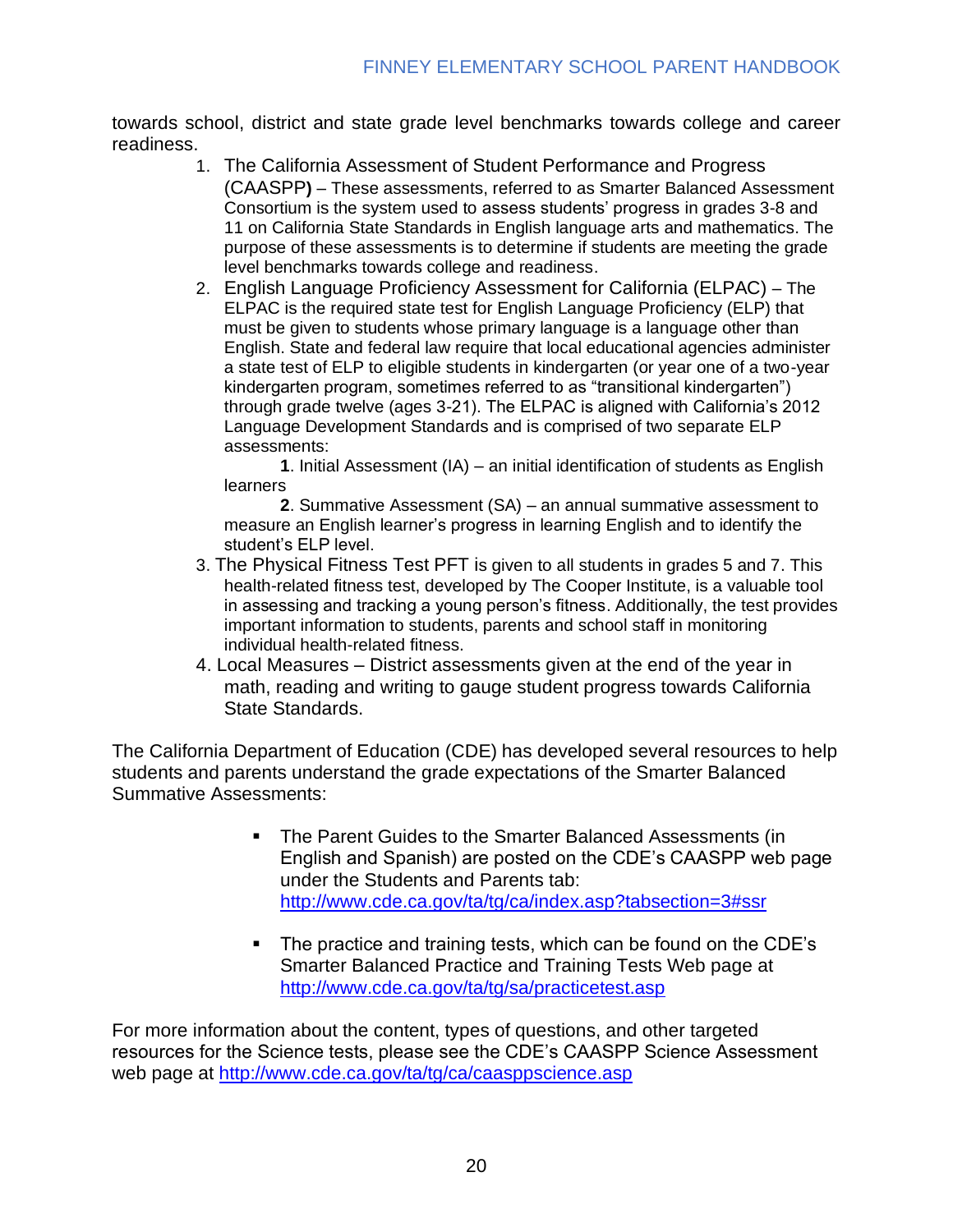If you would like more information or resources about alternate assessments, please visit the CDE's CAASPP Alternate Assessments web page at <http://www.cde.ca.gov/ta/tg/ca/altassessment.asp>

#### <span id="page-20-0"></span>**TRAFFIC**

The area designated for dropping off and picking up students is very limited, which is why we ask for your cooperation by reading and putting into practice the following procedures regarding our traffic pattern.

Our greatest concern is always the safety of our children. All drivers must comply with our traffic pattern, pick-up and drop-off procedures during both morning and dismissal times:

- The designated area for student drop-off and pick-up is directly in front of the school and marked with the curb painted white.
- Volunteer Traffic Monitors will assist students to exit the vehicle on the passenger side (curbside). If you would like to volunteer, please see the principal.
- This is a designated 3-minute passenger loading zone. **Do not leave your car parked or unattended in this zone**.
- To access the designated student drop-off and pick-up zone, you must be driving westbound on Byrd Street. **Please note there are absolutely** *NO* **U-turns allowed**.
- There have been a number of drivers making U-turns in front of the school, entering the driveway the wrong way. **Not only is this illegal**, it is very dangerous. Again, please make sure you are driving **westbound on Byrd Street,** so you may access the student drop-off and pick up zone in front of the school.
- An alternate option is that you walk your child to school, which we highly recommend.
- You may park alongside Byrd, Piccard or Rickenbacker streets and walk your child to school.
- If you need to cross the street, you can do so at the corner. Crossing the street in a location other than at the corner is unsafe and illegal.

Entry to the parking lot at arrival and dismissal times is limited to buses, vehicles with a handicapped placard, staff vehicles, and CDA vehicles with a parking pass.

## <span id="page-20-1"></span>**TRANSPORTATION**

Transportation must be furnished by parents/guardians for students approved to attend a school outside their home school area. The District provides transportation for students whose residence is beyond the designated walking distance to their neighborhood school. The school office has a schedule of bus stops and times for Finney Elementary School neighborhood routes. Students who attend Finney Elementary School on a Zone Transfer